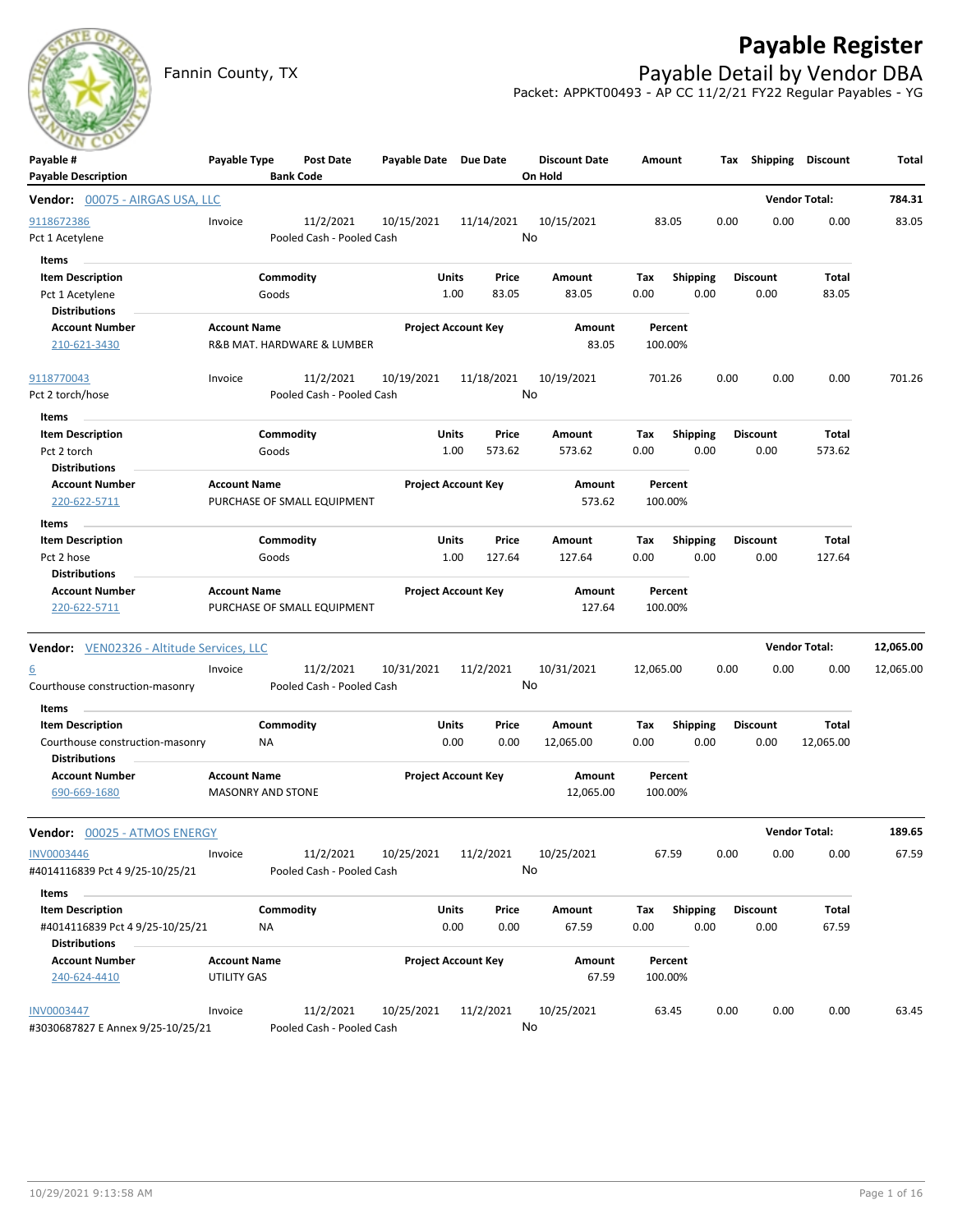| <b>Payable Register</b>                                      |                                |                                        |                       |                            |                                 |             |                         |      |                         |                       | Packet: APPKT00493 - AP CC 11/2/21 FY22 Regular Payables - YG |
|--------------------------------------------------------------|--------------------------------|----------------------------------------|-----------------------|----------------------------|---------------------------------|-------------|-------------------------|------|-------------------------|-----------------------|---------------------------------------------------------------|
| Payable #<br><b>Payable Description</b>                      | Payable Type                   | <b>Post Date</b><br><b>Bank Code</b>   | Payable Date Due Date |                            | <b>Discount Date</b><br>On Hold | Amount      |                         |      |                         | Tax Shipping Discount | <b>Total</b>                                                  |
| Items                                                        |                                |                                        |                       |                            |                                 |             |                         |      |                         |                       |                                                               |
| <b>Item Description</b><br>#3030687827 E Annex 9/25-10/25/21 | NA                             | Commodity                              | Units                 | Price<br>0.00<br>0.00      | Amount<br>63.45                 | Tax<br>0.00 | <b>Shipping</b><br>0.00 |      | <b>Discount</b><br>0.00 | Total<br>63.45        |                                                               |
| <b>Distributions</b>                                         |                                |                                        |                       |                            |                                 |             |                         |      |                         |                       |                                                               |
| <b>Account Number</b>                                        | <b>Account Name</b>            |                                        |                       | <b>Project Account Key</b> | Amount                          |             | Percent                 |      |                         |                       |                                                               |
| 100-511-4410                                                 | UTILITIES GAS                  |                                        |                       |                            | 63.45                           | 100.00%     |                         |      |                         |                       |                                                               |
| <b>INV0003487</b>                                            | Invoice                        | 11/2/2021                              | 10/26/2021            | 11/2/2021                  | 10/26/2021                      |             | 58.61                   | 0.00 | 0.00                    | 0.00                  | 58.61                                                         |
| #3030687434 TDHS 9/25-10/25/21                               |                                | Pooled Cash - Pooled Cash              |                       |                            | No                              |             |                         |      |                         |                       |                                                               |
| Items                                                        |                                |                                        |                       |                            |                                 |             |                         |      |                         |                       |                                                               |
| <b>Item Description</b>                                      |                                | Commodity                              | Units                 | Price                      | Amount                          | Tax         | <b>Shipping</b>         |      | <b>Discount</b>         | Total                 |                                                               |
| #3030687434 TDHS 9/25-10/25/21<br><b>Distributions</b>       | <b>NA</b>                      |                                        |                       | 0.00<br>0.00               | 58.61                           | 0.00        | 0.00                    |      | 0.00                    | 58.61                 |                                                               |
| Account Number                                               | <b>Account Name</b>            |                                        |                       | <b>Project Account Key</b> | Amount                          |             | Percent                 |      |                         |                       |                                                               |
| 100-640-4410                                                 | UTILITIES GAS                  |                                        |                       |                            | 58.61                           | 100.00%     |                         |      |                         |                       |                                                               |
| <b>Vendor:</b> VEN02312 - Beck Steel AND Raysteel            |                                |                                        |                       |                            |                                 |             |                         |      |                         | <b>Vendor Total:</b>  | 12,509.51                                                     |
| 1956-15                                                      | Invoice                        | 11/2/2021                              | 10/20/2021            | 11/2/2021                  | 10/20/2021                      | 12,509.51   |                         | 0.00 | 0.00                    | 0.00                  | 12,509.51                                                     |
| Courthouse construction                                      |                                | Pooled Cash - Pooled Cash              |                       |                            | No                              |             |                         |      |                         |                       |                                                               |
| Items                                                        |                                |                                        |                       |                            |                                 |             |                         |      |                         |                       |                                                               |
| <b>Item Description</b>                                      |                                | Commodity                              | Units                 | Price                      | Amount                          | Tax         | <b>Shipping</b>         |      | <b>Discount</b>         | Total                 |                                                               |
| Courthouse construction                                      | ΝA                             |                                        |                       | 0.00<br>0.00               | 12,509.51                       | 0.00        | 0.00                    |      | 0.00                    | 12,509.51             |                                                               |
| <b>Distributions</b>                                         |                                |                                        |                       |                            |                                 |             |                         |      |                         |                       |                                                               |
| <b>Account Number</b>                                        | <b>Account Name</b>            |                                        |                       | <b>Project Account Key</b> | Amount                          |             | Percent                 |      |                         |                       |                                                               |
| 690-669-1650                                                 | <b>CONSTRUCTION</b>            |                                        |                       |                            | 12,509.51                       | 100.00%     |                         |      |                         |                       |                                                               |
| <b>Vendor:</b> VEN02800 - Beck Steel Inc and LCCAD           |                                |                                        |                       |                            |                                 |             |                         |      |                         | <b>Vendor Total:</b>  | 6,327.00                                                      |
|                                                              |                                |                                        |                       |                            |                                 |             |                         |      |                         |                       |                                                               |
| 1956-15-<br>Courthouse Construction                          | Invoice                        | 11/2/2021<br>Pooled Cash - Pooled Cash | 10/20/2021            | 11/2/2021                  | 10/20/2021<br>No                | 6,327.00    |                         | 0.00 | 0.00                    | 0.00                  | 6,327.00                                                      |
|                                                              |                                |                                        |                       |                            |                                 |             |                         |      |                         |                       |                                                               |
| Items                                                        |                                |                                        |                       |                            |                                 |             |                         |      |                         |                       |                                                               |
| <b>Item Description</b>                                      |                                | Commodity                              | Units                 | Price                      | <b>Amount</b>                   | Tax         | <b>Shipping</b>         |      | <b>Discount</b>         | Total                 |                                                               |
| Courthouse Construction<br><b>Distributions</b>              | <b>NA</b>                      |                                        |                       | 0.00<br>0.00               | 6,327.00                        | 0.00        | 0.00                    |      | 0.00                    | 6,327.00              |                                                               |
| <b>Account Number</b>                                        | <b>Account Name</b>            |                                        |                       | <b>Project Account Key</b> | Amount                          |             | Percent                 |      |                         |                       |                                                               |
| 690-669-1650                                                 | <b>CONSTRUCTION</b>            |                                        |                       |                            | 6,327.00                        | 100.00%     |                         |      |                         |                       |                                                               |
|                                                              |                                |                                        |                       |                            |                                 |             |                         |      |                         |                       |                                                               |
| Vendor: 00800 - Bonham Quick Lube                            |                                |                                        |                       |                            |                                 |             |                         |      |                         | <b>Vendor Total:</b>  | 222.00                                                        |
| 114849                                                       | Invoice                        | 11/2/2021                              | 10/13/2021            | 11/2/2021                  | 10/13/2021                      |             | 79.00                   | 0.00 | 0.00                    | 0.00                  | 79.00                                                         |
| Pct 3 2017 Chev #318 oil change                              |                                | Pooled Cash - Pooled Cash              |                       |                            | No                              |             |                         |      |                         |                       |                                                               |
| Items                                                        |                                |                                        |                       |                            |                                 |             |                         |      |                         |                       |                                                               |
| <b>Item Description</b>                                      |                                | Commodity                              | Units                 | Price                      | Amount                          | Tax         | <b>Shipping</b>         |      | <b>Discount</b>         | Total<br>79.00        |                                                               |
| Pct 3 2017 Chev #318 oil change<br><b>Distributions</b>      | ΝA                             |                                        |                       | 0.00<br>0.00               | 79.00                           | 0.00        | 0.00                    |      | 0.00                    |                       |                                                               |
| <b>Account Number</b>                                        | <b>Account Name</b>            |                                        |                       | <b>Project Account Key</b> | Amount                          |             | Percent                 |      |                         |                       |                                                               |
| 230-623-4570                                                 | R&M MACHINERY GAS & OIL        |                                        |                       |                            | 79.00                           | 100.00%     |                         |      |                         |                       |                                                               |
| 115246                                                       | Invoice                        | 11/2/2021                              | 10/20/2021            | 11/2/2021                  | 10/20/2021                      |             | 98.00                   | 0.00 | 0.00                    | 0.00                  | 98.00                                                         |
| Pct 1 2000 Dodge #102 oil change/air filter                  |                                | Pooled Cash - Pooled Cash              |                       |                            | No                              |             |                         |      |                         |                       |                                                               |
| Items                                                        |                                |                                        |                       |                            |                                 |             |                         |      |                         |                       |                                                               |
| <b>Item Description</b>                                      |                                | Commodity                              | Units                 | Price                      | Amount                          | Tax         | <b>Shipping</b>         |      | <b>Discount</b>         | Total                 |                                                               |
| Pct 1 2000 Dodge #102 oil change/air filter NA               |                                |                                        |                       | 0.00<br>0.00               | 98.00                           | 0.00        | 0.00                    |      | 0.00                    | 98.00                 |                                                               |
| <b>Distributions</b>                                         |                                |                                        |                       |                            |                                 |             |                         |      |                         |                       |                                                               |
| <b>Account Number</b>                                        | <b>Account Name</b>            |                                        |                       | <b>Project Account Key</b> | Amount                          |             | Percent                 |      |                         |                       |                                                               |
| 210-621-4580                                                 | <b>R&amp;M MACHINERY PARTS</b> |                                        |                       |                            | 20.00                           |             | 20.41%                  |      |                         |                       |                                                               |
| 210-621-4570                                                 | R&M MACHINERY GAS & OIL        |                                        |                       |                            | 78.00                           |             | 79.59%                  |      |                         |                       |                                                               |
| 115249                                                       | Invoice                        | 11/2/2021                              | 10/20/2021            | 11/2/2021                  | 10/20/2021                      |             | 45.00                   | 0.00 | 0.00                    | 0.00                  | 45.00                                                         |
| Pct 1 2000 Dodge #102 fuel filter                            |                                | Pooled Cash - Pooled Cash              |                       |                            | No                              |             |                         |      |                         |                       |                                                               |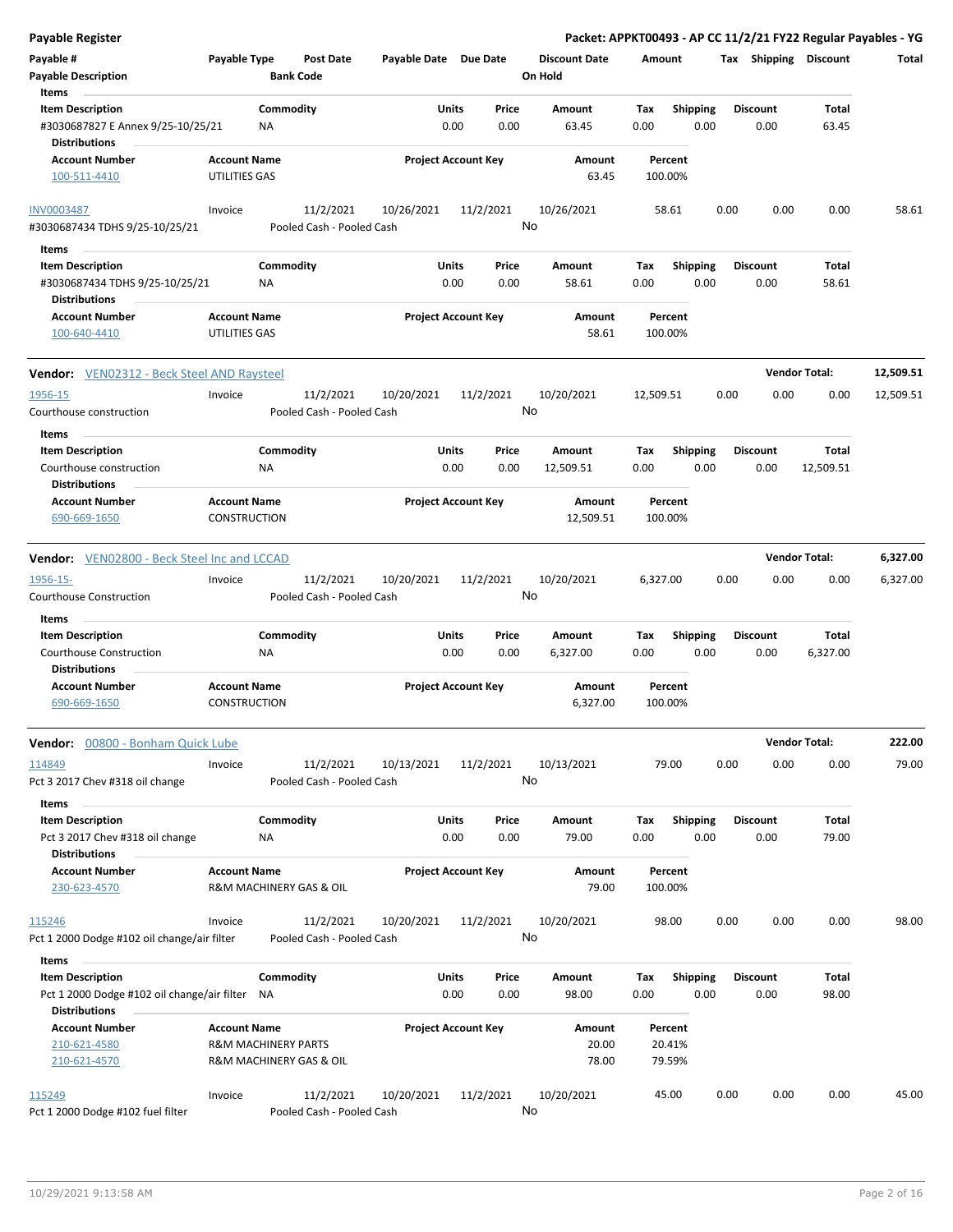| <b>Payable Register</b>                                                                 |                                             |                                        |                       |                            |                                 |                    |                         |      |                         | Packet: APPKT00493 - AP CC 11/2/21 FY22 Regular Payables - YG |          |
|-----------------------------------------------------------------------------------------|---------------------------------------------|----------------------------------------|-----------------------|----------------------------|---------------------------------|--------------------|-------------------------|------|-------------------------|---------------------------------------------------------------|----------|
| Payable #<br><b>Payable Description</b>                                                 | Payable Type                                | <b>Post Date</b><br><b>Bank Code</b>   | Payable Date Due Date |                            | <b>Discount Date</b><br>On Hold | Amount             |                         |      | Tax Shipping Discount   |                                                               | Total    |
| Items                                                                                   |                                             |                                        |                       |                            |                                 |                    |                         |      |                         |                                                               |          |
| <b>Item Description</b><br>Pct 1 2000 Dodge #102 fuel filter<br><b>Distributions</b>    |                                             | Commodity<br>NA                        | Units                 | Price<br>0.00<br>0.00      | Amount<br>45.00                 | Tax<br>0.00        | <b>Shipping</b><br>0.00 |      | <b>Discount</b><br>0.00 | Total<br>45.00                                                |          |
| <b>Account Number</b>                                                                   | <b>Account Name</b>                         |                                        |                       | <b>Project Account Key</b> | Amount                          | Percent            |                         |      |                         |                                                               |          |
| 210-621-4580                                                                            |                                             | <b>R&amp;M MACHINERY PARTS</b>         |                       |                            | 45.00                           | 100.00%            |                         |      |                         |                                                               |          |
| Vendor: 00725 - BRANNAN, QUIENCY SMITH                                                  |                                             |                                        |                       |                            |                                 |                    |                         |      |                         | <b>Vendor Total:</b>                                          | 646.50   |
| <u>16</u><br>CR-20-27787 House Dst Ct 10/18-19/21                                       | Invoice                                     | 11/2/2021<br>Pooled Cash - Pooled Cash | 10/24/2021            | 11/2/2021                  | 10/24/2021<br>No                | 102.00             |                         | 0.00 | 0.00                    | 0.00                                                          | 102.00   |
|                                                                                         |                                             |                                        |                       |                            |                                 |                    |                         |      |                         |                                                               |          |
| Items                                                                                   |                                             |                                        |                       |                            |                                 |                    |                         |      |                         |                                                               |          |
| <b>Item Description</b><br>CR-20-27787 House Dst Ct 10/18-19/21<br><b>Distributions</b> |                                             | Commodity<br>ΝA                        | Units                 | Price<br>0.00<br>0.00      | Amount<br>102.00                | Tax<br>0.00        | <b>Shipping</b><br>0.00 |      | <b>Discount</b><br>0.00 | Total<br>102.00                                               |          |
| <b>Account Number</b><br>100-435-4370                                                   | <b>Account Name</b><br><b>ATTORNEY FEES</b> |                                        |                       | <b>Project Account Key</b> | Amount<br>102.00                | Percent<br>100.00% |                         |      |                         |                                                               |          |
| 20                                                                                      | Invoice                                     | 11/2/2021                              | 10/22/2021            | 11/2/2021                  | 10/22/2021                      | 119.00             |                         | 0.00 | 0.00                    | 0.00                                                          | 119.00   |
| CR-19-26911 Williams Dst Ct 10/7-22/21                                                  |                                             | Pooled Cash - Pooled Cash              |                       |                            | No                              |                    |                         |      |                         |                                                               |          |
| Items<br><b>Item Description</b>                                                        |                                             | Commodity                              | Units                 | Price                      | Amount                          | Tax                | Shipping                |      | <b>Discount</b>         | Total                                                         |          |
| CR-19-26911 Williams Dst Ct 10/7-22/21                                                  |                                             | ΝA                                     |                       | 0.00<br>0.00               | 119.00                          | 0.00               | 0.00                    |      | 0.00                    | 119.00                                                        |          |
| <b>Distributions</b>                                                                    |                                             |                                        |                       |                            |                                 |                    |                         |      |                         |                                                               |          |
| <b>Account Number</b><br>100-435-4370                                                   | <b>Account Name</b><br><b>ATTORNEY FEES</b> |                                        |                       | <b>Project Account Key</b> | Amount<br>119.00                | Percent<br>100.00% |                         |      |                         |                                                               |          |
| 21                                                                                      | Invoice                                     | 11/2/2021                              | 10/24/2021            | 11/2/2021                  | 10/24/2021                      | 25.50              |                         | 0.00 | 0.00                    | 0.00                                                          | 25.50    |
| CR-21-28153 Digristine Dst Ct 10/22/21                                                  |                                             | Pooled Cash - Pooled Cash              |                       |                            | No                              |                    |                         |      |                         |                                                               |          |
| Items                                                                                   |                                             |                                        |                       |                            |                                 |                    |                         |      |                         |                                                               |          |
| <b>Item Description</b>                                                                 |                                             | Commodity                              | Units                 | Price                      | Amount                          | Tax                | Shipping                |      | <b>Discount</b>         | Total                                                         |          |
| CR-21-28153 Digristine Dst Ct 10/22/21<br><b>Distributions</b>                          |                                             | ΝA                                     |                       | 0.00<br>0.00               | 25.50                           | 0.00               | 0.00                    |      | 0.00                    | 25.50                                                         |          |
| <b>Account Number</b><br>100-435-4370                                                   | <b>Account Name</b><br><b>ATTORNEY FEES</b> |                                        |                       | <b>Project Account Key</b> | Amount<br>25.50                 | Percent<br>100.00% |                         |      |                         |                                                               |          |
| INV0003433<br>50386 Harrington Co Ct@Law                                                | Invoice                                     | 11/2/2021<br>Pooled Cash - Pooled Cash | 10/18/2021            | 11/2/2021                  | 10/18/2021<br>No                | 400.00             |                         | 0.00 | 0.00                    | 0.00                                                          | 400.00   |
| Items                                                                                   |                                             | Commodity                              |                       |                            |                                 |                    |                         |      |                         |                                                               |          |
| <b>Item Description</b><br>50386 Harrington Co Ct@Law<br><b>Distributions</b>           |                                             | ΝA                                     | Units                 | Price<br>0.00<br>0.00      | Amount<br>400.00                | Tax<br>0.00        | <b>Shipping</b><br>0.00 |      | <b>Discount</b><br>0.00 | <b>Total</b><br>400.00                                        |          |
| <b>Account Number</b><br>100-410-4240                                                   | <b>Account Name</b>                         | <b>INDIGENT ATTORNEY FEES</b>          |                       | <b>Project Account Key</b> | Amount<br>400.00                | Percent<br>100.00% |                         |      |                         |                                                               |          |
| <b>Vendor: 00406 - BRAZOS TRAILER MANUFACTURING LLC</b>                                 |                                             |                                        |                       |                            |                                 |                    |                         |      |                         | <b>Vendor Total:</b>                                          | 3,000.00 |
| 10013242                                                                                | Invoice                                     | 11/2/2021                              | 10/6/2021             | 11/2/2021                  | 10/6/2021                       | 3,000.00           |                         | 0.00 | 0.00                    | 0.00                                                          | 3,000.00 |
| Pct 3 2022 Brazos #4139 trlr 6 mo lease<br>Items                                        |                                             | Pooled Cash - Pooled Cash              |                       |                            | No                              |                    |                         |      |                         |                                                               |          |
| <b>Item Description</b>                                                                 |                                             | Commodity                              | Units                 | Price                      | Amount                          | Tax                | Shipping                |      | <b>Discount</b>         | Total                                                         |          |
| Pct 3 2022 Brazos #4139 trlr 6 mo lease<br><b>Distributions</b>                         |                                             | NA                                     |                       | 0.00<br>0.00               | 3,000.00                        | 0.00               | 0.00                    |      | 0.00                    | 3,000.00                                                      |          |
| <b>Account Number</b><br>230-623-4600                                                   | <b>Account Name</b>                         | EQUIPMENT RENTAL/LEASE                 |                       | <b>Project Account Key</b> | Amount<br>3,000.00              | Percent<br>100.00% |                         |      |                         |                                                               |          |
| Vendor: 00449 - BRESE-LEBRON LAW, PLLC                                                  |                                             |                                        |                       |                            |                                 |                    |                         |      |                         | <b>Vendor Total:</b>                                          | 212.50   |
| <u>425</u><br>CR-21-28130 McCorkle Dst Ct 10/4-20/21                                    | Invoice                                     | 11/2/2021<br>Pooled Cash - Pooled Cash | 10/25/2021            | 11/2/2021                  | 10/25/2021<br>No                | 212.50             |                         | 0.00 | 0.00                    | 0.00                                                          | 212.50   |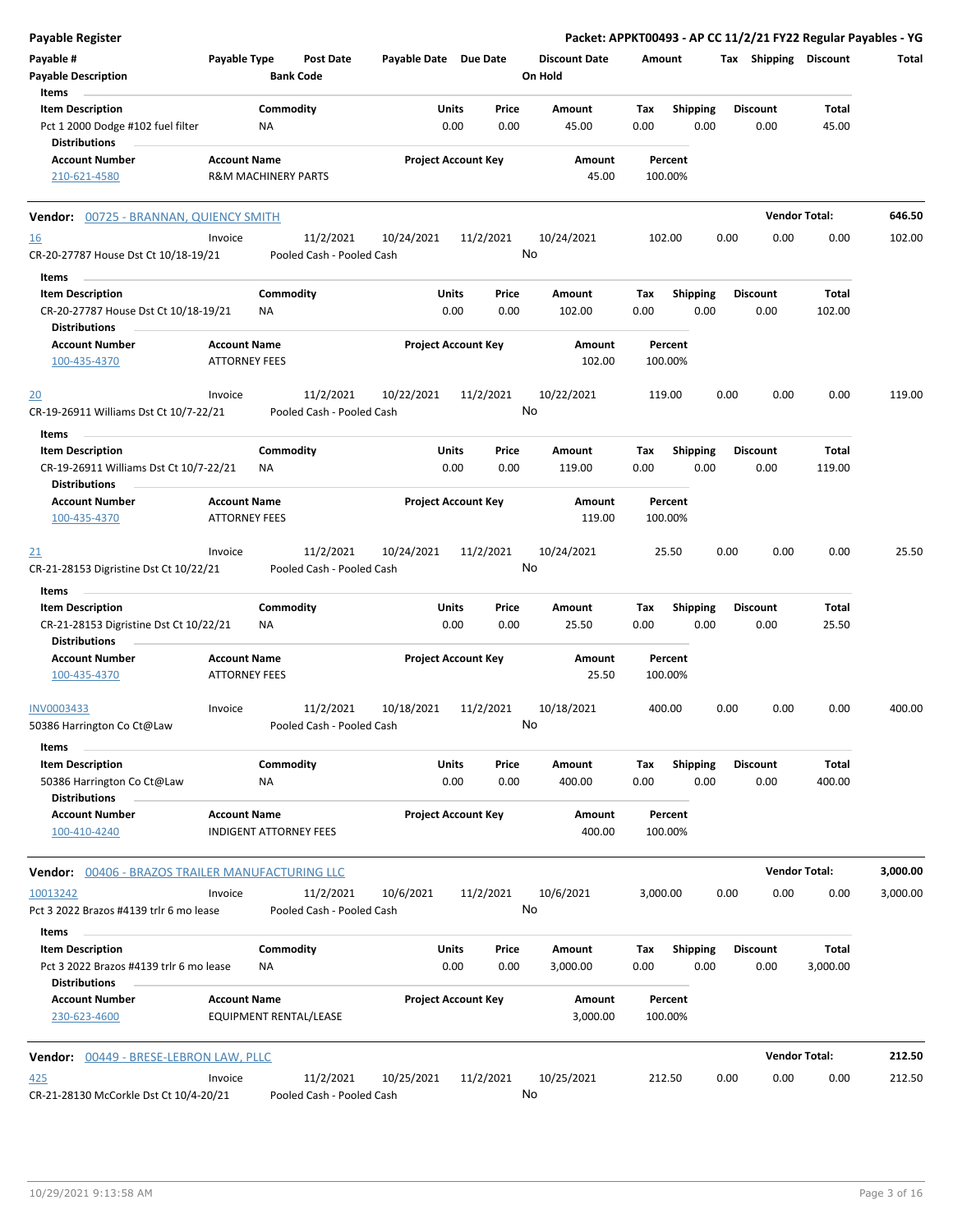| Payable Register                                               |                                             |           |                           |                            |              |            |                      |           |                         |                 |      | Packet: APPKT00493 - AP CC 11/2/21 FY22 Regular Payables - YG |           |
|----------------------------------------------------------------|---------------------------------------------|-----------|---------------------------|----------------------------|--------------|------------|----------------------|-----------|-------------------------|-----------------|------|---------------------------------------------------------------|-----------|
| Payable #                                                      | Payable Type                                |           | <b>Post Date</b>          | Payable Date Due Date      |              |            | <b>Discount Date</b> | Amount    |                         |                 |      | Tax Shipping Discount                                         | Total     |
| <b>Payable Description</b>                                     |                                             |           | <b>Bank Code</b>          |                            |              |            | On Hold              |           |                         |                 |      |                                                               |           |
| Items                                                          |                                             |           |                           |                            |              |            |                      |           |                         |                 |      |                                                               |           |
| <b>Item Description</b>                                        |                                             | Commodity |                           |                            | Units        | Price      | Amount               | Tax       | <b>Shipping</b>         | <b>Discount</b> |      | Total                                                         |           |
| CR-21-28130 McCorkle Dst Ct 10/4-20/21<br><b>Distributions</b> |                                             | ΝA        |                           |                            | 0.00         | 0.00       | 212.50               | 0.00      | 0.00                    | 0.00            |      | 212.50                                                        |           |
| <b>Account Number</b><br>100-435-4370                          | <b>Account Name</b><br><b>ATTORNEY FEES</b> |           |                           | <b>Project Account Key</b> |              |            | Amount<br>212.50     |           | Percent<br>100.00%      |                 |      |                                                               |           |
| Vendor: 00296 - BRYAN & BRYAN ASPHALT LLC                      |                                             |           |                           |                            |              |            |                      |           |                         |                 |      | <b>Vendor Total:</b>                                          | 14,587.75 |
| 9402585143                                                     | Invoice                                     |           | 11/2/2021                 | 10/19/2021                 |              | 11/18/2021 | 10/19/2021           | 14,587.75 |                         | 0.00            | 0.00 | 0.00                                                          | 14,587.75 |
| Pct 2 road oil                                                 |                                             |           | Pooled Cash - Pooled Cash |                            |              | No         |                      |           |                         |                 |      |                                                               |           |
|                                                                |                                             |           |                           |                            |              |            |                      |           |                         |                 |      |                                                               |           |
| Items                                                          |                                             |           |                           |                            |              |            |                      |           |                         |                 |      |                                                               |           |
| <b>Item Description</b>                                        |                                             | Commodity |                           |                            | Units        | Price      | Amount               | Tax       | <b>Shipping</b>         | <b>Discount</b> |      | Total                                                         |           |
| Pct 2 road oil<br><b>Distributions</b>                         |                                             | Goods     |                           |                            | 25.37        | 575.00     | 14,587.75            | 0.00      | 0.00                    | 0.00            |      | 14,587.75                                                     |           |
|                                                                |                                             |           |                           |                            |              |            |                      |           |                         |                 |      |                                                               |           |
| <b>Account Number</b><br>413-622-3440                          | <b>Account Name</b>                         |           | R&B MAT.ASPHALT/RD OIL    | <b>Project Account Key</b> |              |            | Amount<br>14,587.75  |           | Percent<br>100.00%      |                 |      |                                                               |           |
| Vendor: 00508 - Bryco-Bryant Co                                |                                             |           |                           |                            |              |            |                      |           |                         |                 |      | <b>Vendor Total:</b>                                          | 28,373.19 |
| <u>27</u>                                                      | Invoice                                     |           | 11/2/2021                 | 10/30/2021                 |              | 11/2/2021  | 10/30/2021           | 28,373.19 |                         | 0.00            | 0.00 | 0.00                                                          | 28,373.19 |
| Courthouse construction-masonry                                |                                             |           | Pooled Cash - Pooled Cash |                            |              | No         |                      |           |                         |                 |      |                                                               |           |
|                                                                |                                             |           |                           |                            |              |            |                      |           |                         |                 |      |                                                               |           |
| Items                                                          |                                             |           |                           |                            | Units        | Price      | Amount               | Tax       |                         | <b>Discount</b> |      | Total                                                         |           |
| <b>Item Description</b>                                        |                                             | Commodity |                           |                            |              |            |                      |           | <b>Shipping</b>         |                 |      |                                                               |           |
| Courthouse construction-masonry<br><b>Distributions</b>        |                                             | ΝA        |                           |                            | 0.00         | 0.00       | 28,373.19            | 0.00      | 0.00                    | 0.00            |      | 28,373.19                                                     |           |
| <b>Account Number</b>                                          | <b>Account Name</b>                         |           |                           | <b>Project Account Key</b> |              |            | Amount               |           | Percent                 |                 |      |                                                               |           |
| 690-669-1680                                                   | <b>MASONRY AND STONE</b>                    |           |                           |                            |              |            | 28,373.19            |           | 100.00%                 |                 |      |                                                               |           |
|                                                                |                                             |           |                           |                            |              |            |                      |           |                         |                 |      |                                                               |           |
| <b>Vendor:</b> VEN02488 - Capital One                          |                                             |           |                           |                            |              |            |                      |           |                         |                 |      | <b>Vendor Total:</b>                                          | 218.54    |
| 1638275622                                                     | Invoice                                     |           | 11/2/2021                 | 10/19/2021                 |              | 11/2/2021  | 10/19/2021           |           | 218.54                  | 0.00            | 0.00 | 0.00                                                          | 218.54    |
| Oct 2021 Walmart                                               |                                             |           | Pooled Cash - Pooled Cash |                            |              | No         |                      |           |                         |                 |      |                                                               |           |
|                                                                |                                             |           |                           |                            |              |            |                      |           |                         |                 |      |                                                               |           |
| Items<br><b>Item Description</b>                               |                                             | Commodity |                           |                            | Units        | Price      | Amount               | Tax       |                         | <b>Discount</b> |      | Total                                                         |           |
| Oct 2021 Walmart-vaccum S Annex                                |                                             |           |                           |                            | 0.00         | 0.00       | 79.00                | 0.00      | <b>Shipping</b><br>0.00 | 0.00            |      | 79.00                                                         |           |
| <b>Distributions</b>                                           |                                             | ΝA        |                           |                            |              |            |                      |           |                         |                 |      |                                                               |           |
| <b>Account Number</b>                                          | <b>Account Name</b>                         |           |                           | <b>Project Account Key</b> |              |            | Amount               |           | Percent                 |                 |      |                                                               |           |
|                                                                | <b>JANITOR SUPPLIES</b>                     |           |                           |                            |              |            | 79.00                |           |                         |                 |      |                                                               |           |
| 100-513-3320                                                   |                                             |           |                           |                            |              |            |                      |           | 100.00%                 |                 |      |                                                               |           |
| Items                                                          |                                             |           |                           |                            |              |            |                      |           |                         |                 |      |                                                               |           |
| <b>Item Description</b>                                        |                                             | Commodity |                           |                            | Units        | Price      | Amount               | Tax       | Shipping                | <b>Discount</b> |      | Total                                                         |           |
| Oct 2021 Walmart-batteries/lubricant/air  NA                   |                                             |           |                           |                            | 0.00         | 0.00       | 47.33                | 0.00      | 0.00                    | 0.00            |      | 47.33                                                         |           |
| <b>Distributions</b>                                           |                                             |           |                           |                            |              |            |                      |           |                         |                 |      |                                                               |           |
| <b>Account Number</b>                                          | <b>Account Name</b>                         |           |                           | <b>Project Account Key</b> |              |            | Amount               |           | Percent                 |                 |      |                                                               |           |
| 100-518-3320                                                   | <b>JANITOR SUPPLIES</b>                     |           |                           |                            |              |            | 47.33                |           | 100.00%                 |                 |      |                                                               |           |
| Items                                                          |                                             |           |                           |                            |              |            |                      |           |                         |                 |      |                                                               |           |
| <b>Item Description</b>                                        |                                             | Commodity |                           |                            | <b>Units</b> | Price      | Amount               | Tax       | Shipping                | <b>Discount</b> |      | Total                                                         |           |
| Oct 2021 Walmart-white board/certificate NA                    |                                             |           |                           |                            | 0.00         | 0.00       | 19.30                | 0.00      | 0.00                    | 0.00            |      | 19.30                                                         |           |
| <b>Distributions</b>                                           |                                             |           |                           |                            |              |            |                      |           |                         |                 |      |                                                               |           |
| <b>Account Number</b>                                          |                                             |           |                           | <b>Project Account Key</b> |              |            | Amount               |           | Percent                 |                 |      |                                                               |           |
|                                                                | <b>Account Name</b>                         |           |                           |                            |              |            | 11.82                |           | 61.24%                  |                 |      |                                                               |           |
| 100-518-3320                                                   | <b>JANITOR SUPPLIES</b>                     |           |                           |                            |              |            |                      |           |                         |                 |      |                                                               |           |
| 100-510-3100                                                   | OFFICE SUPPLIES                             |           |                           |                            |              |            | 7.48                 |           | 38.76%                  |                 |      |                                                               |           |
| Items                                                          |                                             |           |                           |                            |              |            |                      |           |                         |                 |      |                                                               |           |
| <b>Item Description</b>                                        |                                             | Commodity |                           |                            | <b>Units</b> | Price      | Amount               | Tax       |                         | <b>Discount</b> |      | Total                                                         |           |
|                                                                |                                             |           |                           |                            | 0.00         | 0.00       | 72.91                | 0.00      | <b>Shipping</b><br>0.00 | 0.00            |      | 72.91                                                         |           |
| Oct 2021 Walmart-vaccum/bulbs/lamp<br><b>Distributions</b>     |                                             | ΝA        |                           |                            |              |            |                      |           |                         |                 |      |                                                               |           |
| <b>Account Number</b>                                          | <b>Account Name</b>                         |           |                           | <b>Project Account Key</b> |              |            | Amount               |           | Percent                 |                 |      |                                                               |           |
| 100-518-3320                                                   | <b>JANITOR SUPPLIES</b>                     |           |                           |                            |              |            | 63.97                |           | 87.74%                  |                 |      |                                                               |           |

**Vendor:** 00493 - CEC FACILITIES GROUP, LLC **Vendor Total: 62,725.65**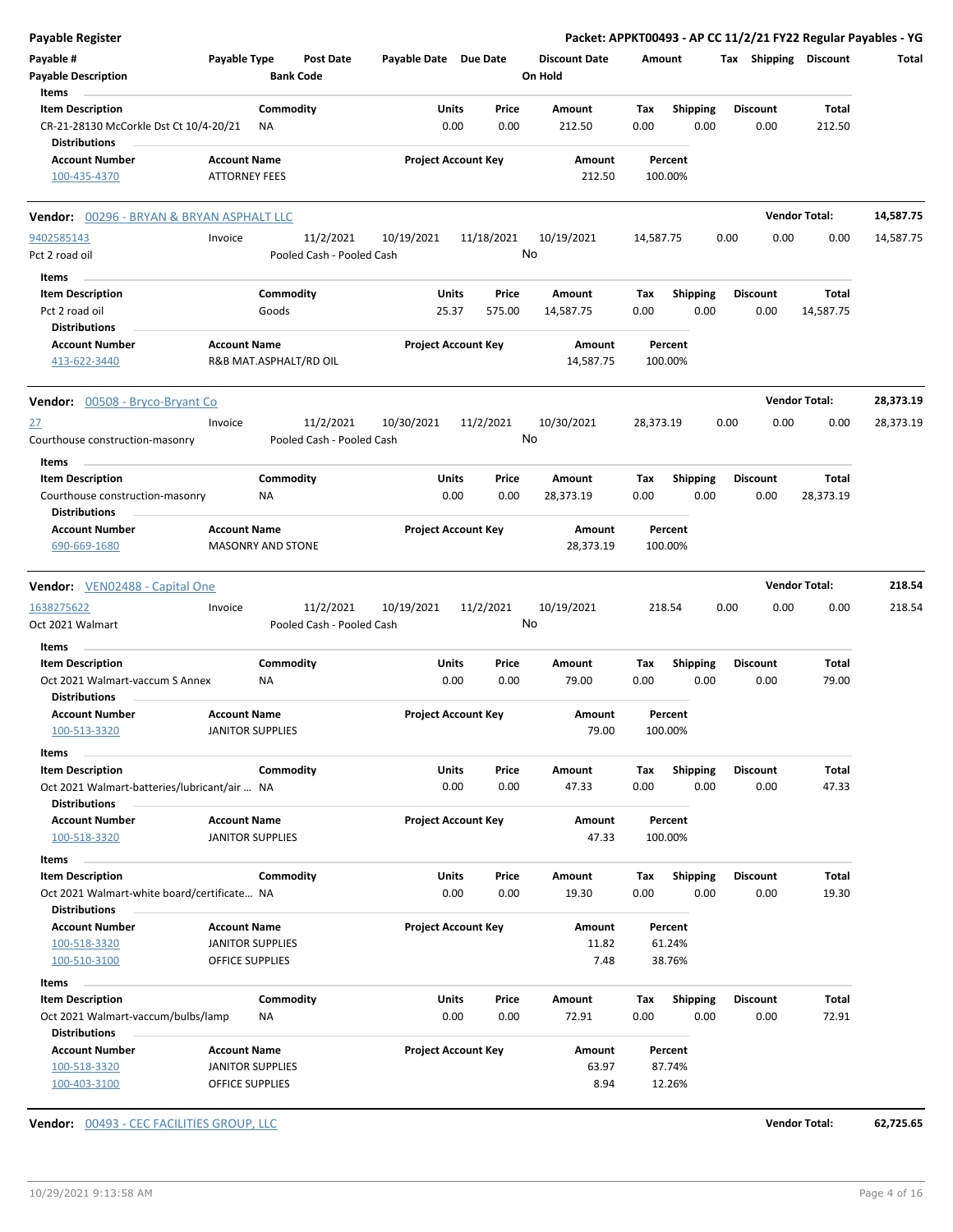| <b>Payable Register</b>                         |                     |                                        |                       |                                |                                 |                 |                    |                         |      |                         |                       | Packet: APPKT00493 - AP CC 11/2/21 FY22 Regular Payables - YG |
|-------------------------------------------------|---------------------|----------------------------------------|-----------------------|--------------------------------|---------------------------------|-----------------|--------------------|-------------------------|------|-------------------------|-----------------------|---------------------------------------------------------------|
| Payable #<br><b>Payable Description</b>         | Payable Type        | <b>Post Date</b><br><b>Bank Code</b>   | Payable Date Due Date |                                | <b>Discount Date</b><br>On Hold |                 | Amount             |                         |      |                         | Tax Shipping Discount | Total                                                         |
| E1936-23<br>Courthouse construction             | Invoice             | 11/2/2021<br>Pooled Cash - Pooled Cash | 10/31/2021            | 11/2/2021                      | 10/31/2021<br>No                |                 | 62,725.65          |                         | 0.00 | 0.00                    | 0.00                  | 62,725.65                                                     |
| Items                                           |                     |                                        |                       |                                |                                 |                 |                    |                         |      |                         |                       |                                                               |
| <b>Item Description</b>                         |                     | Commodity                              |                       | Units<br>Price                 | Amount                          |                 | Tax                | <b>Shipping</b>         |      | <b>Discount</b>         | Total                 |                                                               |
| Courthouse construction                         |                     | ΝA                                     |                       | 0.00<br>0.00                   | 62,725.65                       |                 | 0.00               | 0.00                    |      | 0.00                    | 62,725.65             |                                                               |
| <b>Distributions</b>                            |                     |                                        |                       |                                |                                 |                 |                    |                         |      |                         |                       |                                                               |
| <b>Account Number</b>                           | <b>Account Name</b> |                                        |                       | <b>Project Account Key</b>     |                                 | Amount          | Percent            |                         |      |                         |                       |                                                               |
| 690-669-1650                                    | <b>CONSTRUCTION</b> |                                        |                       |                                |                                 | 62,725.65       | 100.00%            |                         |      |                         |                       |                                                               |
| <b>Vendor: 00592 - CITY AUTO PARTS</b>          |                     |                                        |                       |                                |                                 |                 |                    |                         |      |                         | <b>Vendor Total:</b>  | 828.53                                                        |
| 290447                                          | Invoice             | 11/2/2021                              | 9/28/2021             | 11/2/2021                      | 9/28/2021                       |                 | 99.98              |                         | 0.00 | 0.00                    | 0.00                  | 99.98                                                         |
| Pct 2 80W90 oil                                 |                     | Pooled Cash - Pooled Cash              |                       |                                | No                              |                 |                    |                         |      |                         |                       |                                                               |
| Items                                           |                     |                                        |                       |                                |                                 |                 |                    |                         |      |                         |                       |                                                               |
| <b>Item Description</b>                         |                     | Commodity                              |                       | Units<br>Price                 | Amount                          |                 | Tax                | <b>Shipping</b>         |      | <b>Discount</b>         | Total                 |                                                               |
| Pct 2 80W90 oil<br><b>Distributions</b>         |                     | Goods                                  |                       | 2.00<br>49.99                  | 99.98                           |                 | 0.00               | 0.00                    |      | 0.00                    | 99.98                 |                                                               |
| <b>Account Number</b><br>220-622-4570           | <b>Account Name</b> | R&M MACHINERY GAS & OIL                |                       | <b>Project Account Key</b>     |                                 | Amount<br>99.98 | Percent<br>100.00% |                         |      |                         |                       |                                                               |
| 290535                                          | Invoice             | 11/2/2021                              | 9/30/2021             | 11/2/2021                      | 9/30/2021                       |                 | 23.34              |                         | 0.00 | 0.00                    | 0.00                  | 23.34                                                         |
| Pct 2 R&M Parts<br>Items                        |                     | Pooled Cash - Pooled Cash              |                       |                                | No                              |                 |                    |                         |      |                         |                       |                                                               |
| <b>Item Description</b>                         |                     | Commodity                              |                       | Units<br>Price                 | Amount                          |                 | Tax                | <b>Shipping</b>         |      | <b>Discount</b>         | Total                 |                                                               |
| Pct 2 R&M Parts<br><b>Distributions</b>         |                     | ΝA                                     |                       | 0.00<br>0.00                   | 23.34                           |                 | 0.00               | 0.00                    |      | 0.00                    | 23.34                 |                                                               |
| <b>Account Number</b><br>220-622-4580           | <b>Account Name</b> | <b>R&amp;M MACHINERY PARTS</b>         |                       | <b>Project Account Key</b>     |                                 | Amount<br>23.34 | Percent<br>100.00% |                         |      |                         |                       |                                                               |
| 290976                                          | Invoice             | 11/2/2021                              | 10/8/2021             | 11/2/2021                      | 10/8/2021                       |                 | 65.98              |                         | 0.00 | 0.00                    | 0.00                  | 65.98                                                         |
| Pct 2 R&M Parts-filters                         |                     | Pooled Cash - Pooled Cash              |                       |                                | No                              |                 |                    |                         |      |                         |                       |                                                               |
| Items                                           |                     |                                        |                       |                                |                                 |                 |                    |                         |      |                         |                       |                                                               |
| <b>Item Description</b>                         |                     | Commodity                              |                       | Units<br>Price                 | Amount                          |                 | Tax                | <b>Shipping</b>         |      | <b>Discount</b>         | Total                 |                                                               |
| Pct 2 R&M Parts-filters<br><b>Distributions</b> |                     | <b>NA</b>                              |                       | 0.00<br>0.00                   | 65.98                           |                 | 0.00               | 0.00                    |      | 0.00                    | 65.98                 |                                                               |
| <b>Account Number</b><br>220-622-4580           | <b>Account Name</b> | <b>R&amp;M MACHINERY PARTS</b>         |                       | <b>Project Account Key</b>     |                                 | Amount<br>65.98 | Percent<br>100.00% |                         |      |                         |                       |                                                               |
| 291112                                          | Invoice             | 11/2/2021                              | 10/11/2021            | 11/2/2021                      | 10/11/2021                      |                 | 30.95              |                         | 0.00 | 0.00                    | 0.00                  | 30.95                                                         |
| Pct 2 R&M Parts                                 |                     | Pooled Cash - Pooled Cash              |                       |                                | No                              |                 |                    |                         |      |                         |                       |                                                               |
| Items                                           |                     |                                        |                       |                                |                                 |                 |                    |                         |      |                         |                       |                                                               |
| <b>Item Description</b><br>Pct 2 R&M Parts      |                     | Commodity<br>ΝA                        |                       | Units<br>Price<br>0.00<br>0.00 | Amount<br>30.95                 |                 | Tax<br>0.00        | <b>Shipping</b><br>0.00 |      | <b>Discount</b><br>0.00 | Total<br>30.95        |                                                               |
| <b>Distributions</b>                            |                     |                                        |                       |                                |                                 |                 |                    |                         |      |                         |                       |                                                               |
| <b>Account Number</b><br>220-622-4580           | <b>Account Name</b> | <b>R&amp;M MACHINERY PARTS</b>         |                       | <b>Project Account Key</b>     |                                 | Amount<br>30.95 | Percent<br>100.00% |                         |      |                         |                       |                                                               |
| 291237                                          | Invoice             | 11/2/2021                              | 10/13/2021            | 11/2/2021                      | 10/13/2021                      |                 | 141.25             |                         | 0.00 | 0.00                    | 0.00                  | 141.25                                                        |
| Pct 2 R&M Parts                                 |                     | Pooled Cash - Pooled Cash              |                       |                                | No                              |                 |                    |                         |      |                         |                       |                                                               |
| Items                                           |                     |                                        |                       |                                |                                 |                 |                    |                         |      |                         |                       |                                                               |
| <b>Item Description</b>                         |                     | Commodity                              |                       | Units<br>Price                 | Amount                          |                 | Tax                | <b>Shipping</b>         |      | <b>Discount</b>         | Total                 |                                                               |
| Pct 2 R&M Parts<br><b>Distributions</b>         |                     | ΝA                                     |                       | 0.00<br>0.00                   | 141.25                          |                 | 0.00               | 0.00                    |      | 0.00                    | 141.25                |                                                               |
| <b>Account Number</b>                           | <b>Account Name</b> |                                        |                       | <b>Project Account Key</b>     |                                 | Amount          | Percent            |                         |      |                         |                       |                                                               |
| 220-622-4580                                    |                     | <b>R&amp;M MACHINERY PARTS</b>         |                       |                                |                                 | 141.25          | 100.00%            |                         |      |                         |                       |                                                               |
| 291495                                          | Invoice             | 11/2/2021                              | 10/18/2021            | 11/2/2021                      | 10/18/2021                      |                 | 439.80             |                         | 0.00 | 0.00                    | 0.00                  | 439.80                                                        |
| Pct 2 R&M Parts                                 |                     | Pooled Cash - Pooled Cash              |                       |                                | No                              |                 |                    |                         |      |                         |                       |                                                               |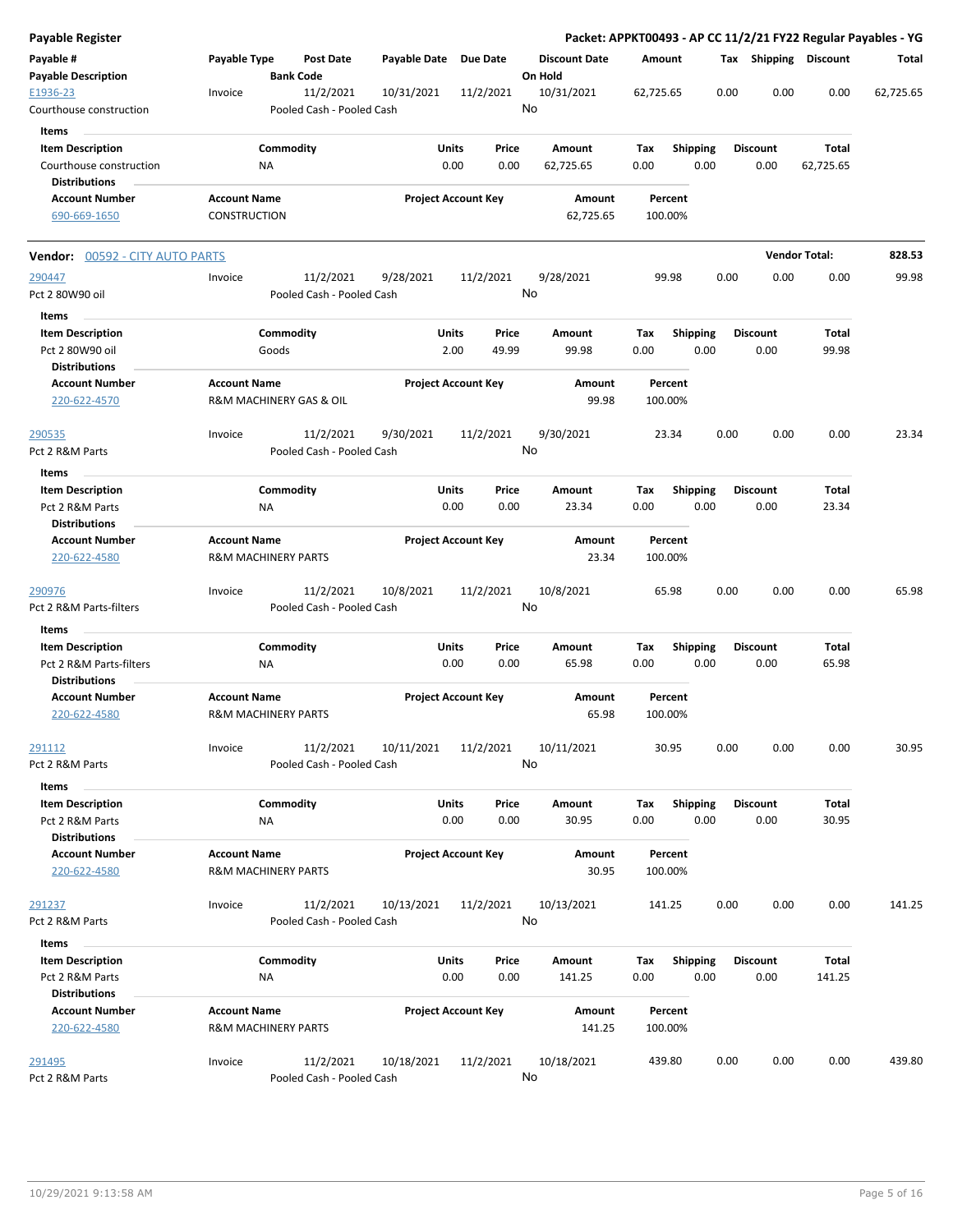| <b>Payable Register</b>                        |                                                   |                            |                      | Packet: APPKT00493 - AP CC 11/2/21 FY22 Regular Payables - YG |                       |                      |        |
|------------------------------------------------|---------------------------------------------------|----------------------------|----------------------|---------------------------------------------------------------|-----------------------|----------------------|--------|
| Payable #                                      | Payable Type<br>Post Date                         | Payable Date Due Date      | <b>Discount Date</b> | Amount                                                        | Tax Shipping Discount |                      | Total  |
| <b>Payable Description</b>                     | <b>Bank Code</b>                                  |                            | On Hold              |                                                               |                       |                      |        |
| Items                                          |                                                   |                            |                      |                                                               |                       |                      |        |
| <b>Item Description</b>                        | Commodity                                         | <b>Units</b><br>Price      | Amount               | <b>Shipping</b><br>Tax                                        | <b>Discount</b>       | Total                |        |
| Pct 2 R&M Parts                                | <b>NA</b>                                         | 0.00<br>0.00               | 439.80               | 0.00<br>0.00                                                  | 0.00                  | 439.80               |        |
| <b>Distributions</b>                           |                                                   |                            |                      |                                                               |                       |                      |        |
| <b>Account Number</b>                          | <b>Account Name</b>                               | <b>Project Account Key</b> | Amount               | Percent                                                       |                       |                      |        |
| 220-622-4580                                   | R&M MACHINERY PARTS                               |                            | 439.80               | 100.00%                                                       |                       |                      |        |
| 291499                                         | 11/2/2021<br>Invoice                              | 10/18/2021<br>11/2/2021    | 10/18/2021           | 27.23                                                         | 0.00<br>0.00          | 0.00                 | 27.23  |
| Pct 2 R&M Parts-truck valve                    | Pooled Cash - Pooled Cash                         |                            | No                   |                                                               |                       |                      |        |
| Items                                          |                                                   |                            |                      |                                                               |                       |                      |        |
| <b>Item Description</b>                        | Commodity                                         | <b>Units</b><br>Price      | Amount               | <b>Shipping</b><br>Tax                                        | <b>Discount</b>       | Total                |        |
| Pct 2 R&M Parts-truck valve                    | Goods                                             | 4.00<br>6.81               | 27.23                | 0.00<br>0.00                                                  | 0.00                  | 27.23                |        |
| <b>Distributions</b>                           |                                                   |                            |                      |                                                               |                       |                      |        |
| <b>Account Number</b>                          | <b>Account Name</b>                               | <b>Project Account Key</b> | Amount               | Percent                                                       |                       |                      |        |
| 220-622-4590                                   | R&M MACH. TIRES & TUBES                           |                            | 27.23                | 100.00%                                                       |                       |                      |        |
| Vendor: 00055 - CROSSROADS HARDWARE            |                                                   |                            |                      |                                                               |                       | <b>Vendor Total:</b> | 178.13 |
|                                                |                                                   |                            |                      |                                                               |                       |                      |        |
| W43237                                         | 11/2/2021<br>Invoice<br>Pooled Cash - Pooled Cash | 10/14/2021<br>11/2/2021    | 10/14/2021<br>No     | 31.16                                                         | 0.00<br>0.00          | 0.00                 | 31.16  |
| Pct 2 paint/brush                              |                                                   |                            |                      |                                                               |                       |                      |        |
| Items                                          |                                                   |                            |                      |                                                               |                       |                      |        |
| <b>Item Description</b>                        | Commodity                                         | <b>Units</b><br>Price      | Amount               | <b>Shipping</b><br>Tax                                        | <b>Discount</b>       | Total                |        |
| Pct 2 paint/brush                              | ΝA                                                | 0.00<br>0.00               | 31.16                | 0.00<br>0.00                                                  | 0.00                  | 31.16                |        |
| <b>Distributions</b>                           |                                                   |                            |                      |                                                               |                       |                      |        |
| <b>Account Number</b>                          | <b>Account Name</b>                               | <b>Project Account Key</b> | Amount               | Percent                                                       |                       |                      |        |
| 220-622-3400                                   | <b>SHOP SUPPLIES</b>                              |                            | 31.16                | 100.00%                                                       |                       |                      |        |
| W44092                                         | 11/2/2021<br>Invoice                              | 10/19/2021<br>11/2/2021    | 10/19/2021           | 98.99                                                         | 0.00<br>0.00          | 0.00                 | 98.99  |
| Pct 2 acetylene/oxygen                         | Pooled Cash - Pooled Cash                         |                            | No                   |                                                               |                       |                      |        |
| Items                                          |                                                   |                            |                      |                                                               |                       |                      |        |
| <b>Item Description</b>                        | Commodity                                         | Units<br>Price             | Amount               | <b>Shipping</b><br>Tax                                        | Discount              | Total                |        |
| Pct 2 acetylene/oxygen                         | <b>NA</b>                                         | 0.00<br>0.00               | 98.99                | 0.00<br>0.00                                                  | 0.00                  | 98.99                |        |
| <b>Distributions</b>                           |                                                   |                            |                      |                                                               |                       |                      |        |
| <b>Account Number</b>                          | <b>Account Name</b>                               | <b>Project Account Key</b> | Amount               | Percent                                                       |                       |                      |        |
| 220-622-3430                                   | R&B MAT. HARDWARE & LUMBER                        |                            | 98.99                | 100.00%                                                       |                       |                      |        |
| W44998                                         | 11/2/2021<br>Invoice                              | 10/25/2021<br>11/2/2021    | 10/25/2021           | 47.98                                                         | 0.00<br>0.00          | 0.00                 | 47.98  |
| Pct 2 oxygen                                   | Pooled Cash - Pooled Cash                         |                            | No.                  |                                                               |                       |                      |        |
|                                                |                                                   |                            |                      |                                                               |                       |                      |        |
| Items                                          |                                                   |                            |                      |                                                               |                       |                      |        |
| <b>Item Description</b>                        | Commodity                                         | <b>Units</b><br>Price      | Amount               | <b>Shipping</b><br>Tax                                        | Discount              | Total                |        |
| Pct 2 oxygen                                   | NA                                                | 0.00<br>0.00               | 47.98                | 0.00<br>0.00                                                  | 0.00                  | 47.98                |        |
| <b>Distributions</b>                           |                                                   | <b>Project Account Key</b> |                      |                                                               |                       |                      |        |
| <b>Account Number</b><br>220-622-3430          | <b>Account Name</b><br>R&B MAT. HARDWARE & LUMBER |                            | Amount<br>47.98      | Percent<br>100.00%                                            |                       |                      |        |
|                                                |                                                   |                            |                      |                                                               |                       | <b>Vendor Total:</b> | 750.00 |
| Vendor: VEN02796 - Dallas Forensic Therapy     |                                                   |                            |                      |                                                               |                       |                      |        |
| <b>INV0003442</b>                              | Invoice<br>11/2/2021                              | 10/24/2021<br>11/2/2021    | 10/24/2021           | 750.00                                                        | 0.00<br>0.00          | 0.00                 | 750.00 |
| CR-16-25821 Sessions eval                      | Pooled Cash - Pooled Cash                         |                            | No                   |                                                               |                       |                      |        |
| Items                                          |                                                   |                            |                      |                                                               |                       |                      |        |
| <b>Item Description</b>                        | Commodity                                         | <b>Units</b><br>Price      | Amount               | Shipping<br>Tax                                               | <b>Discount</b>       | Total                |        |
| CR-16-25821 Sessions eval                      | <b>NA</b>                                         | 0.00<br>0.00               | 750.00               | 0.00<br>0.00                                                  | 0.00                  | 750.00               |        |
| <b>Distributions</b>                           |                                                   |                            |                      |                                                               |                       |                      |        |
| <b>Account Number</b>                          | <b>Account Name</b>                               | <b>Project Account Key</b> | Amount               | Percent                                                       |                       |                      |        |
| 100-435-4391                                   | PROFESSIONAL SERVICES                             |                            | 750.00               | 100.00%                                                       |                       |                      |        |
|                                                |                                                   |                            |                      |                                                               |                       |                      |        |
| Vendor: 00797 - FANNIN COUNTY TAX ASSESSOR-COL |                                                   |                            |                      |                                                               |                       | <b>Vendor Total:</b> | 29.50  |
| <b>INV0003485</b>                              | Invoice<br>11/2/2021                              | 10/28/2021<br>11/2/2021    | 10/28/2021           | 7.50                                                          | 0.00<br>0.00          | 0.00                 | 7.50   |
| Pct 3 2004 Chev #0018 registration             | Pooled Cash - Pooled Cash                         |                            | No                   |                                                               |                       |                      |        |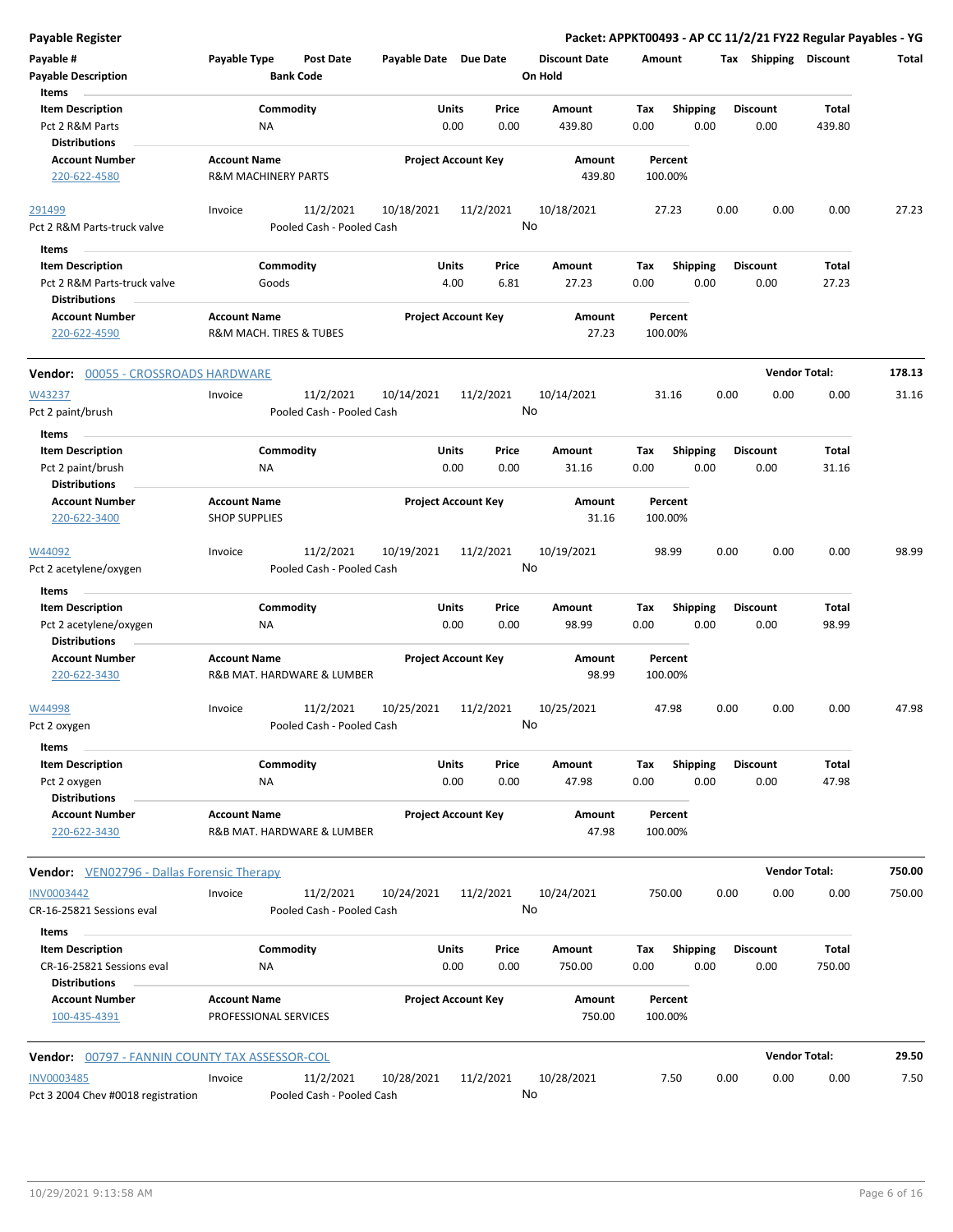| <b>Payable Register</b>                                                               |                                            |                                        |                       |                            |                                 |                    |                         | Packet: APPKT00493 - AP CC 11/2/21 FY22 Regular Payables - YG |                           |           |
|---------------------------------------------------------------------------------------|--------------------------------------------|----------------------------------------|-----------------------|----------------------------|---------------------------------|--------------------|-------------------------|---------------------------------------------------------------|---------------------------|-----------|
| Payable #<br><b>Payable Description</b>                                               | Payable Type                               | <b>Post Date</b><br><b>Bank Code</b>   | Payable Date Due Date |                            | <b>Discount Date</b><br>On Hold | Amount             |                         | Tax Shipping Discount                                         |                           | Total     |
| Items                                                                                 |                                            |                                        |                       |                            |                                 |                    |                         |                                                               |                           |           |
| <b>Item Description</b><br>Pct 3 2004 Chev #0018 registration<br><b>Distributions</b> |                                            | Commodity<br>NA                        | Units<br>0.00         | Price<br>0.00              | Amount<br>7.50                  | Tax<br>0.00        | <b>Shipping</b><br>0.00 | <b>Discount</b><br>0.00                                       | Total<br>7.50             |           |
| <b>Account Number</b><br>230-623-4580                                                 | <b>Account Name</b>                        | <b>R&amp;M MACHINERY PARTS</b>         |                       | <b>Project Account Key</b> | Amount<br>7.50                  | Percent<br>100.00% |                         |                                                               |                           |           |
| <b>INV0003486</b><br>Pct 3 1999 Intl #1282 registration                               | Invoice                                    | 11/2/2021<br>Pooled Cash - Pooled Cash | 10/28/2021            | 11/2/2021                  | 10/28/2021<br>No                | 22.00              |                         | 0.00<br>0.00                                                  | 0.00                      | 22.00     |
|                                                                                       |                                            |                                        |                       |                            |                                 |                    |                         |                                                               |                           |           |
| Items                                                                                 |                                            |                                        |                       |                            |                                 |                    |                         |                                                               |                           |           |
| <b>Item Description</b><br>Pct 3 1999 Intl #1282 registration<br><b>Distributions</b> |                                            | Commodity<br>ΝA                        | Units                 | Price<br>0.00<br>0.00      | Amount<br>22.00                 | Tax<br>0.00        | <b>Shipping</b><br>0.00 | <b>Discount</b><br>0.00                                       | Total<br>22.00            |           |
| <b>Account Number</b><br>230-623-4580                                                 | <b>Account Name</b>                        | <b>R&amp;M MACHINERY PARTS</b>         |                       | <b>Project Account Key</b> | Amount<br>22.00                 | Percent<br>100.00% |                         |                                                               |                           |           |
| <b>Vendor: 00528 - GALLANT SERVICES, LLC</b>                                          |                                            |                                        |                       |                            |                                 |                    |                         |                                                               | <b>Vendor Total:</b>      | 37,327.40 |
| $\overline{a}$<br>Courthouse construction                                             | Invoice                                    | 11/2/2021<br>Pooled Cash - Pooled Cash | 10/31/2021            | 11/2/2021                  | 10/31/2021<br>No                | 37,327.40          |                         | 0.00<br>0.00                                                  | 0.00                      | 37,327.40 |
| Items                                                                                 |                                            |                                        |                       |                            |                                 |                    |                         |                                                               |                           |           |
| <b>Item Description</b><br>Courthouse construction                                    |                                            | Commodity<br>ΝA                        | Units                 | Price<br>0.00<br>0.00      | Amount<br>37,327.40             | Tax<br>0.00        | Shipping<br>0.00        | <b>Discount</b><br>0.00                                       | <b>Total</b><br>37,327.40 |           |
| <b>Distributions</b><br><b>Account Number</b>                                         | <b>Account Name</b>                        |                                        |                       | <b>Project Account Key</b> | Amount                          | Percent            |                         |                                                               |                           |           |
| 690-669-1650                                                                          | <b>CONSTRUCTION</b>                        |                                        |                       |                            | 37,327.40                       | 100.00%            |                         |                                                               |                           |           |
| <b>Vendor:</b> 00507 - H & G SYSTEMS, L.P.                                            |                                            |                                        |                       |                            |                                 |                    |                         |                                                               | <b>Vendor Total:</b>      | 68,173.90 |
|                                                                                       |                                            |                                        |                       |                            |                                 |                    |                         |                                                               |                           |           |
| 1409<br>Courthouse construction                                                       | Invoice                                    | 11/2/2021<br>Pooled Cash - Pooled Cash | 10/19/2021            | 11/2/2021                  | 10/19/2021<br>No                | 68,173.90          |                         | 0.00<br>0.00                                                  | 0.00                      | 68,173.90 |
| Items                                                                                 |                                            |                                        |                       |                            |                                 |                    |                         |                                                               |                           |           |
| <b>Item Description</b>                                                               |                                            | Commodity                              | Units                 | Price                      | Amount                          | Tax                | <b>Shipping</b>         | <b>Discount</b>                                               | Total                     |           |
| Courthouse construction<br><b>Distributions</b>                                       |                                            | ΝA                                     | 0.00                  | 0.00                       | 68,173.90                       | 0.00               | 0.00                    | 0.00                                                          | 68,173.90                 |           |
| <b>Account Number</b><br>690-669-1650                                                 | <b>Account Name</b><br><b>CONSTRUCTION</b> |                                        |                       | <b>Project Account Key</b> | Amount<br>68,173.90             | Percent<br>100.00% |                         |                                                               |                           |           |
| Vendor: 00522 - HAGGARD, LLOYD                                                        |                                            |                                        |                       |                            |                                 |                    |                         |                                                               | <b>Vendor Total:</b>      | 125.00    |
| 373610<br>Windom bldg roof repair                                                     | Invoice                                    | 11/2/2021<br>Pooled Cash - Pooled Cash | 10/26/2021            | 11/2/2021                  | 10/26/2021<br>No                | 125.00             |                         | 0.00<br>0.00                                                  | 0.00                      | 125.00    |
| Items<br><b>Item Description</b><br>Windom bldg roof repair<br><b>Distributions</b>   |                                            | Commodity<br>ΝA                        | Units                 | Price<br>0.00<br>0.00      | Amount<br>125.00                | Tax<br>0.00        | <b>Shipping</b><br>0.00 | <b>Discount</b><br>0.00                                       | Total<br>125.00           |           |
| <b>Account Number</b><br>100-515-4500                                                 | <b>Account Name</b><br>R&M BUILDING        |                                        |                       | <b>Project Account Key</b> | Amount<br>125.00                | Percent<br>100.00% |                         |                                                               |                           |           |
| Vendor: 00010 - HOLLAND, JORDAN PLLC                                                  |                                            |                                        |                       |                            |                                 |                    |                         |                                                               | <b>Vendor Total:</b>      | 1,531.55  |
| <b>INV0003445</b>                                                                     | Invoice                                    | 11/2/2021                              | 10/26/2021            | 11/2/2021                  | 10/26/2021                      | 255.00             |                         | 0.00<br>0.00                                                  | 0.00                      | 255.00    |
| 10/25/21 drug court                                                                   |                                            | Pooled Cash - Pooled Cash              |                       |                            | No                              |                    |                         |                                                               |                           |           |
| Items                                                                                 |                                            |                                        |                       |                            |                                 |                    |                         |                                                               |                           |           |
| <b>Item Description</b><br>10/25/21 drug court<br><b>Distributions</b>                |                                            | Commodity<br>NA                        | Units                 | Price<br>0.00<br>0.00      | Amount<br>255.00                | Tax<br>0.00        | <b>Shipping</b><br>0.00 | <b>Discount</b><br>0.00                                       | Total<br>255.00           |           |
| <b>Account Number</b><br>590-436-4370                                                 | <b>Account Name</b>                        | ATTORNEY FEES DRUG COURT               |                       | <b>Project Account Key</b> | Amount<br>255.00                | Percent<br>100.00% |                         |                                                               |                           |           |
| <b>INV0003492</b><br>CR-20-27574 Daughrity Dst Ct 10/1-26/21                          | Invoice                                    | 11/2/2021<br>Pooled Cash - Pooled Cash | 10/26/2021            | 11/2/2021                  | 10/26/2021<br>No                | 376.55             |                         | 0.00<br>0.00                                                  | 0.00                      | 376.55    |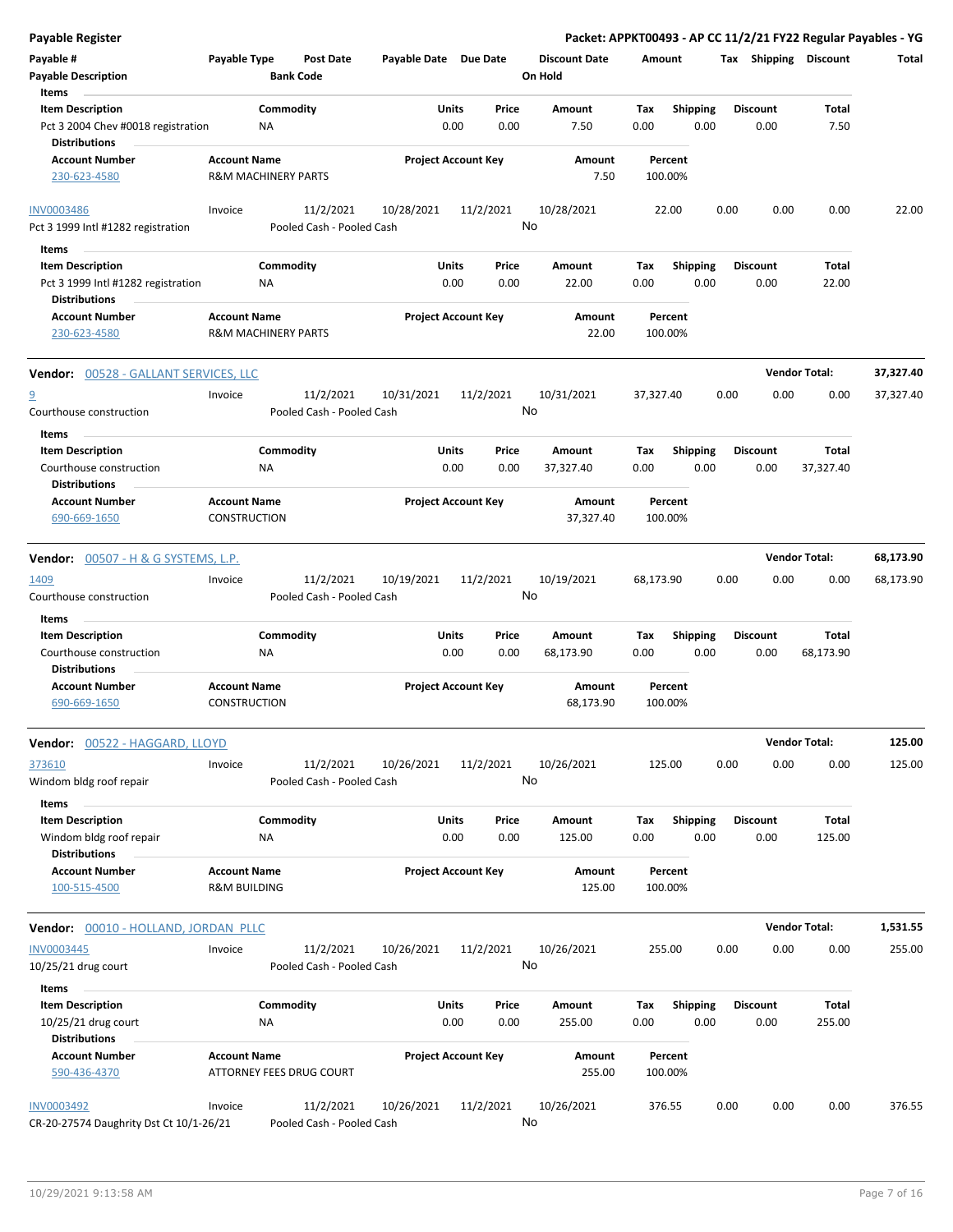| Payable Register                                                |                                     |           |                                        |                       |       |                            |                                       |            |                 |      |      |                 |                       | Packet: APPKT00493 - AP CC 11/2/21 FY22 Regular Payables - YG |
|-----------------------------------------------------------------|-------------------------------------|-----------|----------------------------------------|-----------------------|-------|----------------------------|---------------------------------------|------------|-----------------|------|------|-----------------|-----------------------|---------------------------------------------------------------|
| Payable #                                                       | Payable Type                        |           | Post Date                              | Payable Date Due Date |       |                            | <b>Discount Date</b>                  | Amount     |                 |      |      |                 | Tax Shipping Discount | Total                                                         |
| <b>Payable Description</b>                                      |                                     |           | <b>Bank Code</b>                       |                       |       |                            | On Hold                               |            |                 |      |      |                 |                       |                                                               |
| Items                                                           |                                     |           |                                        |                       |       |                            |                                       |            |                 |      |      |                 |                       |                                                               |
| <b>Item Description</b>                                         |                                     | Commodity |                                        |                       | Units | Price                      | Amount                                | Tax        | <b>Shipping</b> |      |      | Discount        | Total                 |                                                               |
| CR-20-27574 Daughrity Dst Ct 10/1-26/21<br><b>Distributions</b> |                                     | NA.       |                                        |                       | 0.00  | 0.00                       | 376.55                                | 0.00       |                 | 0.00 |      | 0.00            | 376.55                |                                                               |
| <b>Account Number</b>                                           | <b>Account Name</b>                 |           |                                        |                       |       | <b>Project Account Key</b> | Amount                                |            | Percent         |      |      |                 |                       |                                                               |
| 100-435-4370                                                    | <b>ATTORNEY FEES</b>                |           |                                        |                       |       |                            | 376.55                                | 100.00%    |                 |      |      |                 |                       |                                                               |
| <b>INV0003493</b><br>50924 Burrow Co Ct@Law                     | Invoice                             |           | 11/2/2021<br>Pooled Cash - Pooled Cash | 10/27/2021            |       | 11/2/2021<br>No            | 10/27/2021                            | 300.00     |                 |      | 0.00 | 0.00            | 0.00                  | 300.00                                                        |
|                                                                 |                                     |           |                                        |                       |       |                            |                                       |            |                 |      |      |                 |                       |                                                               |
| Items                                                           |                                     |           |                                        |                       |       |                            |                                       |            |                 |      |      |                 |                       |                                                               |
| <b>Item Description</b>                                         |                                     | Commodity |                                        |                       | Units | Price                      | Amount                                | Tax        | <b>Shipping</b> |      |      | Discount        | Total                 |                                                               |
| 50924 Burrow Co Ct@Law<br><b>Distributions</b>                  |                                     | ΝA        |                                        |                       | 0.00  | 0.00                       | 300.00                                | 0.00       |                 | 0.00 |      | 0.00            | 300.00                |                                                               |
| <b>Account Number</b>                                           | <b>Account Name</b>                 |           |                                        |                       |       | <b>Project Account Key</b> | Amount                                |            | Percent         |      |      |                 |                       |                                                               |
| 100-410-4240                                                    | <b>INDIGENT ATTORNEY FEES</b>       |           |                                        |                       |       |                            | 300.00                                | 100.00%    |                 |      |      |                 |                       |                                                               |
| <b>INV0003494</b>                                               | Invoice                             |           | 11/2/2021                              | 10/26/2021            |       | 11/2/2021                  | 10/26/2021                            | 300.00     |                 |      | 0.00 | 0.00            | 0.00                  | 300.00                                                        |
| 50867 Daughrity Co Ct@Law                                       |                                     |           | Pooled Cash - Pooled Cash              |                       |       | No                         |                                       |            |                 |      |      |                 |                       |                                                               |
| Items                                                           |                                     |           |                                        |                       |       |                            |                                       |            |                 |      |      |                 |                       |                                                               |
| <b>Item Description</b>                                         |                                     | Commodity |                                        |                       | Units | Price                      | Amount                                | Tax        | <b>Shipping</b> |      |      | <b>Discount</b> | Total                 |                                                               |
| 50867 Daughrity Co Ct@Law                                       |                                     | ΝA        |                                        |                       | 0.00  | 0.00                       | 300.00                                | 0.00       |                 | 0.00 |      | 0.00            | 300.00                |                                                               |
| <b>Distributions</b>                                            |                                     |           |                                        |                       |       |                            |                                       |            |                 |      |      |                 |                       |                                                               |
| <b>Account Number</b>                                           | <b>Account Name</b>                 |           |                                        |                       |       | <b>Project Account Key</b> | <b>Amount</b>                         |            | Percent         |      |      |                 |                       |                                                               |
| 100-410-4240                                                    | <b>INDIGENT ATTORNEY FEES</b>       |           |                                        |                       |       |                            | 300.00                                | 100.00%    |                 |      |      |                 |                       |                                                               |
| <b>INV0003496</b>                                               | Invoice                             |           | 11/2/2021                              | 10/27/2021            |       | 11/2/2021                  | 10/27/2021                            | 300.00     |                 |      | 0.00 | 0.00            | 0.00                  | 300.00                                                        |
| 50832 Wrinkle Co Ct@Law                                         |                                     |           | Pooled Cash - Pooled Cash              |                       |       | No                         |                                       |            |                 |      |      |                 |                       |                                                               |
| Items                                                           |                                     |           |                                        |                       |       |                            |                                       |            |                 |      |      |                 |                       |                                                               |
| <b>Item Description</b>                                         |                                     | Commodity |                                        |                       | Units | Price                      | Amount                                | Tax        | <b>Shipping</b> |      |      | <b>Discount</b> | Total                 |                                                               |
| 50832 Wrinkle Co Ct@Law                                         |                                     | ΝA        |                                        |                       | 0.00  | 0.00                       | 300.00                                | 0.00       |                 | 0.00 |      | 0.00            | 300.00                |                                                               |
| <b>Distributions</b>                                            |                                     |           |                                        |                       |       |                            |                                       |            |                 |      |      |                 |                       |                                                               |
| <b>Account Number</b>                                           | <b>Account Name</b>                 |           |                                        |                       |       | <b>Project Account Key</b> | Amount                                |            | Percent         |      |      |                 |                       |                                                               |
| 100-410-4240                                                    | <b>INDIGENT ATTORNEY FEES</b>       |           |                                        |                       |       |                            | 300.00                                | 100.00%    |                 |      |      |                 |                       |                                                               |
| Vendor: VEN02091 - Joe R. Jones Construction Inc                |                                     |           |                                        |                       |       |                            |                                       |            |                 |      |      |                 | <b>Vendor Total:</b>  | 198,896.34                                                    |
| 20-083-13                                                       | Invoice                             |           | 11/2/2021                              | 10/23/2021            |       | 11/2/2021                  | 10/23/2021                            | 198,896.34 |                 |      | 0.00 | 0.00            | 0.00                  | 198,896.34                                                    |
| Courthouse construction<br>Items                                |                                     |           | Pooled Cash - Pooled Cash              |                       |       |                            | No service a la contrata della contra |            |                 |      |      |                 |                       |                                                               |
| <b>Item Description</b>                                         |                                     | Commodity |                                        |                       | Units | Price                      | Amount                                | Tax        | <b>Shipping</b> |      |      | <b>Discount</b> | <b>Total</b>          |                                                               |
| Courthouse construction<br><b>Distributions</b>                 |                                     | ΝA        |                                        |                       | 0.00  | 0.00                       | 198,896.34                            | 0.00       |                 | 0.00 |      | 0.00            | 198,896.34            |                                                               |
| <b>Account Number</b><br>690-669-1650                           | <b>Account Name</b><br>CONSTRUCTION |           |                                        |                       |       | <b>Project Account Key</b> | Amount<br>198,896.34                  | 100.00%    | Percent         |      |      |                 |                       |                                                               |
|                                                                 |                                     |           |                                        |                       |       |                            |                                       |            |                 |      |      |                 |                       |                                                               |
| Vendor: VEN02219 - K.E. Greer Distributing                      |                                     |           |                                        |                       |       |                            |                                       |            |                 |      |      |                 | <b>Vendor Total:</b>  | 79.80                                                         |
| 0237274-IN                                                      | Invoice                             |           | 11/2/2021                              | 10/11/2021            |       | 11/2/2021                  | 10/11/2021                            |            | 79.80           |      | 0.00 | 0.00            | 0.00                  | 79.80                                                         |
| Pct 3 hand cleaner<br>Items                                     |                                     |           | Pooled Cash - Pooled Cash              |                       |       | No                         |                                       |            |                 |      |      |                 |                       |                                                               |
| <b>Item Description</b>                                         |                                     | Commodity |                                        |                       | Units | Price                      | Amount                                | Тах        | <b>Shipping</b> |      |      | <b>Discount</b> | Total                 |                                                               |
| Pct 3 hand cleaner<br><b>Distributions</b>                      |                                     | Goods     |                                        |                       | 4.00  | 19.95                      | 79.80                                 | 0.00       |                 | 0.00 |      | 0.00            | 79.80                 |                                                               |
| <b>Account Number</b>                                           | <b>Account Name</b>                 |           |                                        |                       |       | <b>Project Account Key</b> | Amount                                |            | Percent         |      |      |                 |                       |                                                               |
| 230-623-3400                                                    | <b>SHOP SUPPLIES</b>                |           |                                        |                       |       |                            | 79.80                                 | 100.00%    |                 |      |      |                 |                       |                                                               |
| Vendor: 00444 - KONICA MINOLTA PREMIER FINANCE                  |                                     |           |                                        |                       |       |                            |                                       |            |                 |      |      |                 | <b>Vendor Total:</b>  | 114.68                                                        |
| 74264898                                                        | Invoice                             |           | 11/2/2021                              | 10/25/2021            |       | 11/2/2021                  | 10/25/2021                            | 114.68     |                 |      | 0.00 | 0.00            | 0.00                  | 114.68                                                        |
| Copier lease Nov 2021-108 Sam Rayburn                           |                                     |           | Pooled Cash - Pooled Cash              |                       |       | No                         |                                       |            |                 |      |      |                 |                       |                                                               |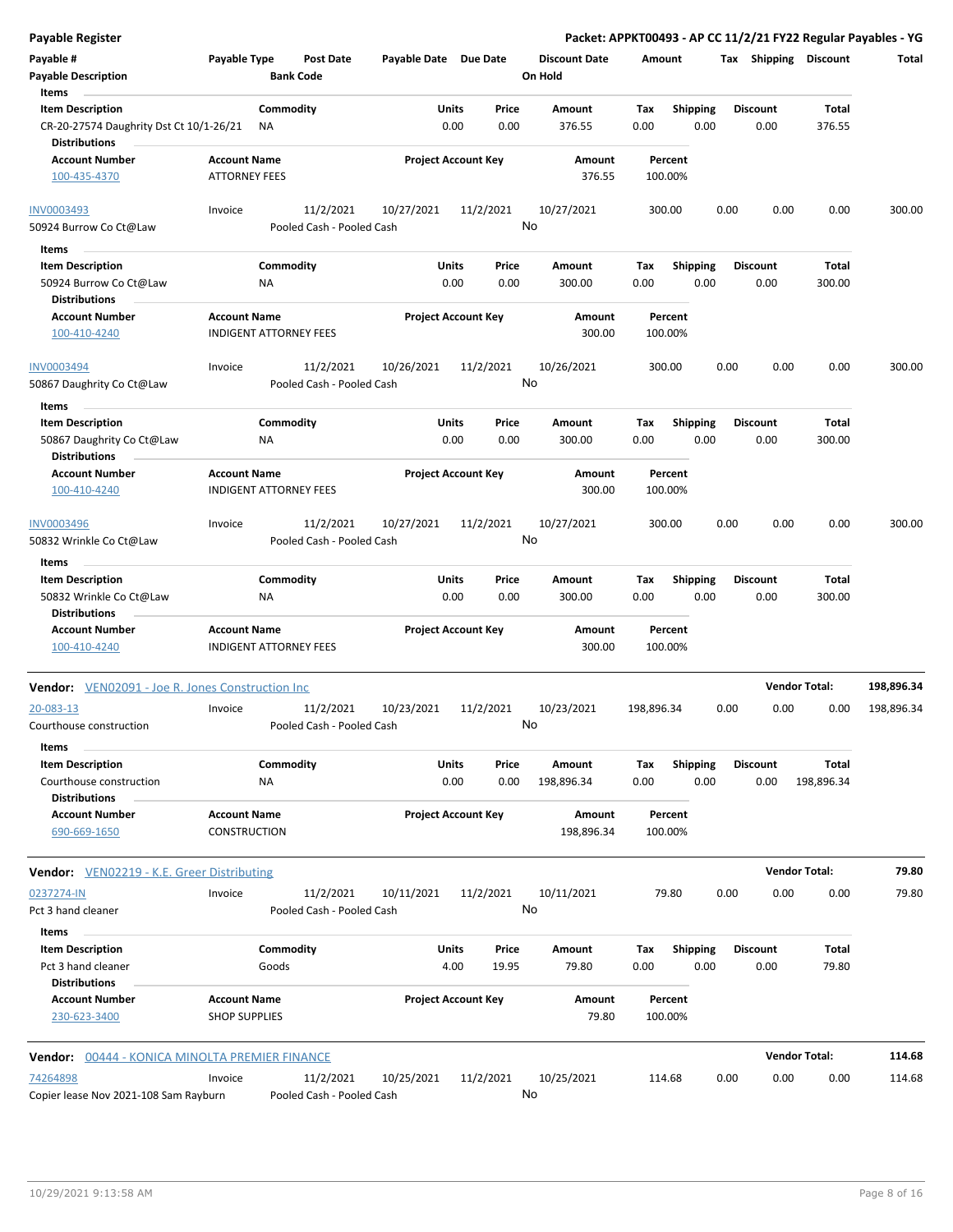| Payable #<br><b>Discount Date</b><br>Payable Type<br>Post Date<br>Payable Date Due Date<br>Tax Shipping Discount<br>Amount<br><b>Payable Description</b><br><b>Bank Code</b><br>On Hold<br>Items<br><b>Item Description</b><br>Commodity<br>Units<br>Price<br><b>Shipping</b><br>Amount<br>Tax<br><b>Discount</b><br>0.00<br>0.00<br>Copier lease Nov 2021-108 Sam Rayburn<br>NA<br>0.00<br>114.68<br>0.00<br>0.00<br>114.68<br><b>Distributions</b> | Total            |
|------------------------------------------------------------------------------------------------------------------------------------------------------------------------------------------------------------------------------------------------------------------------------------------------------------------------------------------------------------------------------------------------------------------------------------------------------|------------------|
|                                                                                                                                                                                                                                                                                                                                                                                                                                                      |                  |
|                                                                                                                                                                                                                                                                                                                                                                                                                                                      |                  |
|                                                                                                                                                                                                                                                                                                                                                                                                                                                      |                  |
|                                                                                                                                                                                                                                                                                                                                                                                                                                                      | Total            |
|                                                                                                                                                                                                                                                                                                                                                                                                                                                      |                  |
| <b>Account Number</b><br><b>Project Account Key</b><br><b>Account Name</b><br>Amount<br>Percent                                                                                                                                                                                                                                                                                                                                                      |                  |
| <b>COPIER RENTAL</b><br>114.68<br>100.00%<br>100-510-3150                                                                                                                                                                                                                                                                                                                                                                                            |                  |
| <b>Vendor Total:</b><br>Vendor: VEN02440 - Law Office of Bi Hunt                                                                                                                                                                                                                                                                                                                                                                                     | 180.00           |
| <b>INV0003444</b><br>11/2/2021<br>10/21/2021<br>11/2/2021<br>10/21/2021<br>180.00<br>0.00<br>0.00<br>Invoice                                                                                                                                                                                                                                                                                                                                         | 0.00<br>180.00   |
| No<br>CR-21-28096 Brown Dst Ct 10/7-8/21<br>Pooled Cash - Pooled Cash                                                                                                                                                                                                                                                                                                                                                                                |                  |
| Items                                                                                                                                                                                                                                                                                                                                                                                                                                                |                  |
| Commodity<br>Units<br><b>Shipping</b><br><b>Discount</b><br><b>Item Description</b><br>Price<br>Amount<br>Тах<br>0.00<br>CR-21-28096 Brown Dst Ct 10/7-8/21<br>0.00<br>0.00<br>180.00<br>0.00<br>0.00<br>180.00<br>NA.<br><b>Distributions</b>                                                                                                                                                                                                       | Total            |
| <b>Project Account Key</b><br><b>Account Number</b><br><b>Account Name</b><br>Amount<br>Percent                                                                                                                                                                                                                                                                                                                                                      |                  |
| <b>ATTORNEY FEES</b><br>180.00<br>100.00%<br>100-435-4370                                                                                                                                                                                                                                                                                                                                                                                            |                  |
| <b>Vendor Total:</b><br>Vendor: VEN02146 - McKenzie, Tina                                                                                                                                                                                                                                                                                                                                                                                            | 108.00           |
| <b>INV0003434</b><br>11/2/2021<br>10/25/2021<br>11/2/2021<br>10/25/2021<br>108.00<br>0.00<br>0.00<br>Invoice                                                                                                                                                                                                                                                                                                                                         | 0.00<br>108.00   |
| No<br>11/8-11/21 travel- meals<br>Pooled Cash - Pooled Cash                                                                                                                                                                                                                                                                                                                                                                                          |                  |
| Items                                                                                                                                                                                                                                                                                                                                                                                                                                                |                  |
| Commodity<br>Units<br><b>Shipping</b><br><b>Item Description</b><br>Price<br>Amount<br>Tax<br><b>Discount</b>                                                                                                                                                                                                                                                                                                                                        | Total            |
| 0.00<br>11/8-11/21 travel- meals<br>0.00<br>0.00<br>108.00<br>0.00<br>0.00<br>108.00<br>ΝA<br><b>Distributions</b>                                                                                                                                                                                                                                                                                                                                   |                  |
| <b>Account Number</b><br><b>Project Account Key</b><br><b>Account Name</b><br>Amount<br>Percent                                                                                                                                                                                                                                                                                                                                                      |                  |
| 100-499-4270<br>OUT OF COUNTY TRAVEL/TRAINING<br>108.00<br>100.00%                                                                                                                                                                                                                                                                                                                                                                                   |                  |
| <b>Vendor Total:</b><br>Vendor: VEN02793 - Merryman, Thomas Wayne                                                                                                                                                                                                                                                                                                                                                                                    | 24.00            |
| 11/2/2021<br><b>INV0003436</b><br>10/25/2021<br>11/2/2021<br>10/25/2021<br>0.00<br>0.00<br>Invoice<br>24.00                                                                                                                                                                                                                                                                                                                                          | 0.00<br>24.00    |
| No<br>10/21/21 transport meals<br>Pooled Cash - Pooled Cash                                                                                                                                                                                                                                                                                                                                                                                          |                  |
|                                                                                                                                                                                                                                                                                                                                                                                                                                                      |                  |
| Items                                                                                                                                                                                                                                                                                                                                                                                                                                                |                  |
| Commodity<br>Units<br><b>Item Description</b><br>Price<br>Amount<br><b>Shipping</b><br><b>Discount</b><br>Тах                                                                                                                                                                                                                                                                                                                                        | Total            |
| 0.00<br>0.00<br>24.00<br>0.00<br>0.00<br>0.00<br>24.00<br>10/21/21 transport meals<br>NA<br><b>Distributions</b>                                                                                                                                                                                                                                                                                                                                     |                  |
| <b>Project Account Key</b><br>Account Number<br><b>Account Name</b><br>Amount<br>Percent                                                                                                                                                                                                                                                                                                                                                             |                  |
| 100-560-4280<br>PRISONER TRANSPORT<br>24.00<br>100.00%                                                                                                                                                                                                                                                                                                                                                                                               |                  |
| <b>Vendor Total:</b><br>Vendor: VEN02620 - Moore, J. Randy                                                                                                                                                                                                                                                                                                                                                                                           | 1,314.91         |
| 0.00<br>0.00<br><b>INV0003430</b><br>11/2/2021<br>10/25/2021<br>11/2/2021<br>10/25/2021<br>290.51<br>Invoice                                                                                                                                                                                                                                                                                                                                         | 0.00<br>290.51   |
| No<br>10/19-20/21 travel reimb.-miles/hotel/meals<br>Pooled Cash - Pooled Cash<br>Items                                                                                                                                                                                                                                                                                                                                                              |                  |
| <b>Item Description</b><br>Commodity<br>Units<br>Price<br>Amount<br>Tax<br><b>Shipping</b><br><b>Discount</b>                                                                                                                                                                                                                                                                                                                                        | Total            |
| 10/19-20/21 travel reimb.-miles/hotel/m<br>0.00<br>0.00<br>290.51<br>0.00<br>0.00<br>0.00<br>290.51<br>NA<br><b>Distributions</b>                                                                                                                                                                                                                                                                                                                    |                  |
| <b>Account Name</b><br><b>Project Account Key</b><br><b>Account Number</b><br>Amount<br>Percent<br>OUT OF COUNTY TRAVEL/TRAINING<br>290.51<br>100-400-4270<br>100.00%                                                                                                                                                                                                                                                                                |                  |
| INV0003431<br>11/2/2021<br>10/25/2021<br>11/2/2021<br>10/25/2021<br>0.00<br>0.00<br>Invoice<br>1,024.40                                                                                                                                                                                                                                                                                                                                              | 0.00<br>1,024.40 |
| No<br>10/10-14/21 travel reimb.- miles/hotel/meals<br>Pooled Cash - Pooled Cash                                                                                                                                                                                                                                                                                                                                                                      |                  |
| Items                                                                                                                                                                                                                                                                                                                                                                                                                                                |                  |
| <b>Item Description</b><br>Commodity<br>Units<br>Amount<br><b>Shipping</b><br><b>Discount</b><br>Price<br>Tax                                                                                                                                                                                                                                                                                                                                        | Total            |
| 0.00<br>0.00<br>0.00<br>10/10-14/21 travel reimb.- miles/hotel/m NA<br>1,024.40<br>0.00<br>0.00<br>1,024.40<br><b>Distributions</b>                                                                                                                                                                                                                                                                                                                  |                  |
| <b>Account Number</b><br><b>Account Name</b><br><b>Project Account Key</b><br>Amount<br>Percent<br>OUT OF COUNTY TRAVEL/TRAINING<br>100-400-4270<br>1,024.40<br>100.00%                                                                                                                                                                                                                                                                              |                  |

**Vendor:** VEN02740 - North Texas Pest Management **Vendor Total: 375.00**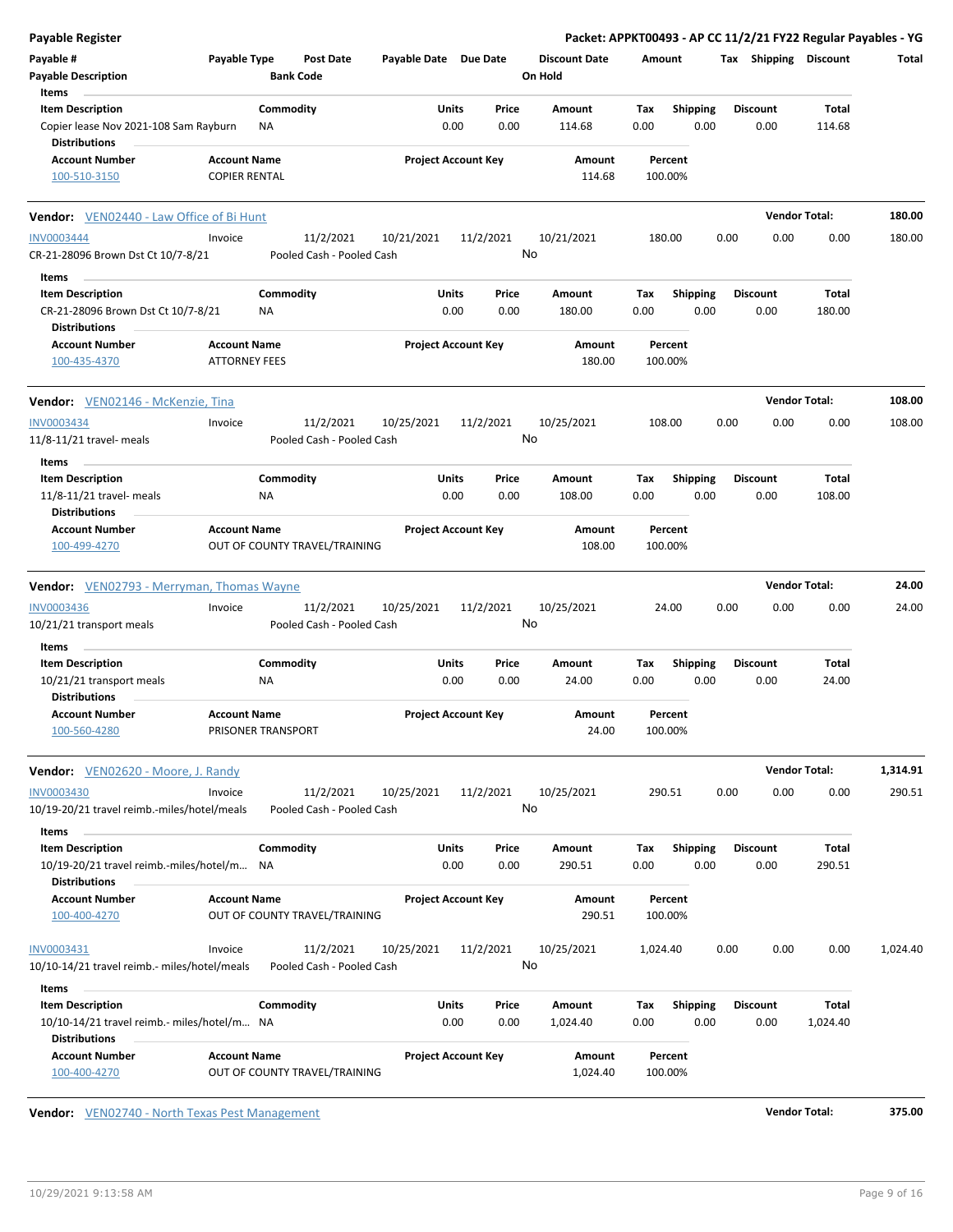| Payable Register                                                              |                                                 |                  |                                        |                            |               |               |                                 |                    |                         |      |                         | Packet: APPKT00493 - AP CC 11/2/21 FY22 Regular Payables - YG |          |
|-------------------------------------------------------------------------------|-------------------------------------------------|------------------|----------------------------------------|----------------------------|---------------|---------------|---------------------------------|--------------------|-------------------------|------|-------------------------|---------------------------------------------------------------|----------|
| Payable #<br><b>Payable Description</b>                                       | Payable Type                                    | <b>Bank Code</b> | <b>Post Date</b>                       | Payable Date               |               | Due Date      | <b>Discount Date</b><br>On Hold | Amount             |                         |      | Tax Shipping Discount   |                                                               | Total    |
| 9539<br>Courthouse pest control-wasps                                         | Invoice                                         |                  | 11/2/2021<br>Pooled Cash - Pooled Cash | 10/28/2021                 |               | 11/2/2021     | 10/28/2021<br>No                | 375.00             |                         | 0.00 | 0.00                    | 0.00                                                          | 375.00   |
| Items                                                                         |                                                 |                  |                                        |                            |               |               |                                 |                    |                         |      |                         |                                                               |          |
| <b>Item Description</b>                                                       |                                                 | Commodity        |                                        |                            | Units         | Price         | Amount                          | Tax                | Shipping                |      | <b>Discount</b>         | Total                                                         |          |
| Courthouse pest control-wasps<br><b>Distributions</b>                         |                                                 | Service          |                                        |                            | 0.00          | 0.00          | 375.00                          | 0.00               | 0.00                    |      | 0.00                    | 375.00                                                        |          |
| <b>Account Number</b><br>100-518-4501                                         | <b>Account Name</b><br>PEST CONTROL             |                  |                                        | <b>Project Account Key</b> |               |               | Amount<br>375.00                | Percent<br>100.00% |                         |      |                         |                                                               |          |
| <b>Vendor:</b> 00469 - PAT'S PUMP SERVICE                                     |                                                 |                  |                                        |                            |               |               |                                 |                    |                         |      |                         | <b>Vendor Total:</b>                                          | 1,110.00 |
| 3203                                                                          | Invoice                                         |                  | 11/2/2021                              | 10/15/2021                 |               | 11/2/2021     | 10/15/2021                      | 1,110.00           |                         | 0.00 | 0.00                    | 0.00                                                          | 1,110.00 |
| Courthouse porta-potty<br>Items                                               |                                                 |                  | Pooled Cash - Pooled Cash              |                            |               |               | No                              |                    |                         |      |                         |                                                               |          |
| <b>Item Description</b>                                                       |                                                 | Commodity        |                                        |                            | Units         | Price         | Amount                          | Tax                | <b>Shipping</b>         |      | <b>Discount</b>         | Total                                                         |          |
| Courthouse porta-potty<br><b>Distributions</b>                                |                                                 | NA               |                                        |                            | 0.00          | 0.00          | 1,110.00                        | 0.00               | 0.00                    |      | 0.00                    | 1,110.00                                                      |          |
| <b>Account Number</b><br>690-669-1650                                         | <b>Account Name</b><br><b>CONSTRUCTION</b>      |                  |                                        | <b>Project Account Key</b> |               |               | Amount<br>1,110.00              | Percent<br>100.00% |                         |      |                         |                                                               |          |
| <b>Vendor:</b> 00589 - PERKINS, J. DANIEL                                     |                                                 |                  |                                        |                            |               |               |                                 |                    |                         |      |                         | <b>Vendor Total:</b>                                          | 306.00   |
| <b>INV0003438</b>                                                             | Invoice                                         |                  | 11/2/2021                              | 10/20/2021                 |               | 11/2/2021     | 10/20/2021                      | 306.00             |                         | 0.00 | 0.00                    | 0.00                                                          | 306.00   |
| FA-20-44560 MD/KD/LB/DD Dst Ct 10/1-20/21                                     |                                                 |                  | Pooled Cash - Pooled Cash              |                            |               |               | No                              |                    |                         |      |                         |                                                               |          |
| Items<br><b>Item Description</b><br>FA-20-44560 MD/KD/LB/DD Dst Ct 10/1-2 NA  |                                                 | Commodity        |                                        |                            | Units<br>0.00 | Price<br>0.00 | Amount<br>306.00                | Tax<br>0.00        | <b>Shipping</b><br>0.00 |      | <b>Discount</b><br>0.00 | Total<br>306.00                                               |          |
| <b>Distributions</b>                                                          |                                                 |                  |                                        |                            |               |               |                                 |                    |                         |      |                         |                                                               |          |
| <b>Account Number</b><br>100-435-4360                                         | <b>Account Name</b><br>ATTORNEY FEES- CPS CASES |                  |                                        | <b>Project Account Key</b> |               |               | Amount<br>306.00                | Percent<br>100.00% |                         |      |                         |                                                               |          |
| Vendor: VEN02732 - Reese, Zakkary                                             |                                                 |                  |                                        |                            |               |               |                                 |                    |                         |      |                         | <b>Vendor Total:</b>                                          | 116.00   |
| INV0003437<br>9/15-10/14/21 transport meals                                   | Invoice                                         |                  | 11/2/2021<br>Pooled Cash - Pooled Cash | 10/25/2021                 |               | 11/2/2021     | 10/25/2021<br>No                | 116.00             |                         | 0.00 | 0.00                    | 0.00                                                          | 116.00   |
| Items<br><b>Item Description</b>                                              |                                                 | Commodity        |                                        |                            | Units         | Price         | <b>Amount</b>                   | Tax                | <b>Shipping</b>         |      | <b>Discount</b>         | Total                                                         |          |
| 9/15-10/14/21 transport meals<br><b>Distributions</b>                         |                                                 | ΝA               |                                        |                            | 0.00          | 0.00          | 116.00                          | 0.00               | 0.00                    |      | 0.00                    | 116.00                                                        |          |
| <b>Account Number</b><br>100-560-4280                                         | <b>Account Name</b><br>PRISONER TRANSPORT       |                  |                                        | <b>Project Account Key</b> |               |               | Amount<br>116.00                | Percent<br>100.00% |                         |      |                         |                                                               |          |
| Vendor: VEN02306 - Sadler, Ronald                                             |                                                 |                  |                                        |                            |               |               |                                 |                    |                         |      |                         | <b>Vendor Total:</b>                                          | 25.00    |
| <b>INV0003488</b><br>10/25/21 gas reimbursement                               | Invoice                                         |                  | 11/2/2021<br>Pooled Cash - Pooled Cash | 10/28/2021                 |               | 11/2/2021     | 10/28/2021<br>No                | 25.00              |                         | 0.00 | 0.00                    | 0.00                                                          | 25.00    |
| Items                                                                         |                                                 |                  |                                        |                            |               |               |                                 |                    |                         |      |                         |                                                               |          |
| <b>Item Description</b><br>10/25/21 gas reimbursement<br><b>Distributions</b> |                                                 | Commodity<br>ΝA  |                                        |                            | Units<br>0.00 | Price<br>0.00 | Amount<br>25.00                 | Tax<br>0.00        | <b>Shipping</b><br>0.00 |      | <b>Discount</b><br>0.00 | Total<br>25.00                                                |          |
| <b>Account Number</b><br>100-560-4280                                         | <b>Account Name</b><br>PRISONER TRANSPORT       |                  |                                        | <b>Project Account Key</b> |               |               | Amount<br>25.00                 | Percent<br>100.00% |                         |      |                         |                                                               |          |
| Vendor: VEN02798 - Sanderson, Kaylen                                          |                                                 |                  |                                        |                            |               |               |                                 |                    |                         |      |                         | <b>Vendor Total:</b>                                          | 150.00   |
| <b>INV0003443</b><br>Deposit refund 10/22-23/21                               | Invoice                                         |                  | 11/2/2021<br>Pooled Cash - Pooled Cash | 10/26/2021                 |               | 11/2/2021     | 10/26/2021<br>No                | 150.00             |                         | 0.00 | 0.00                    | 0.00                                                          | 150.00   |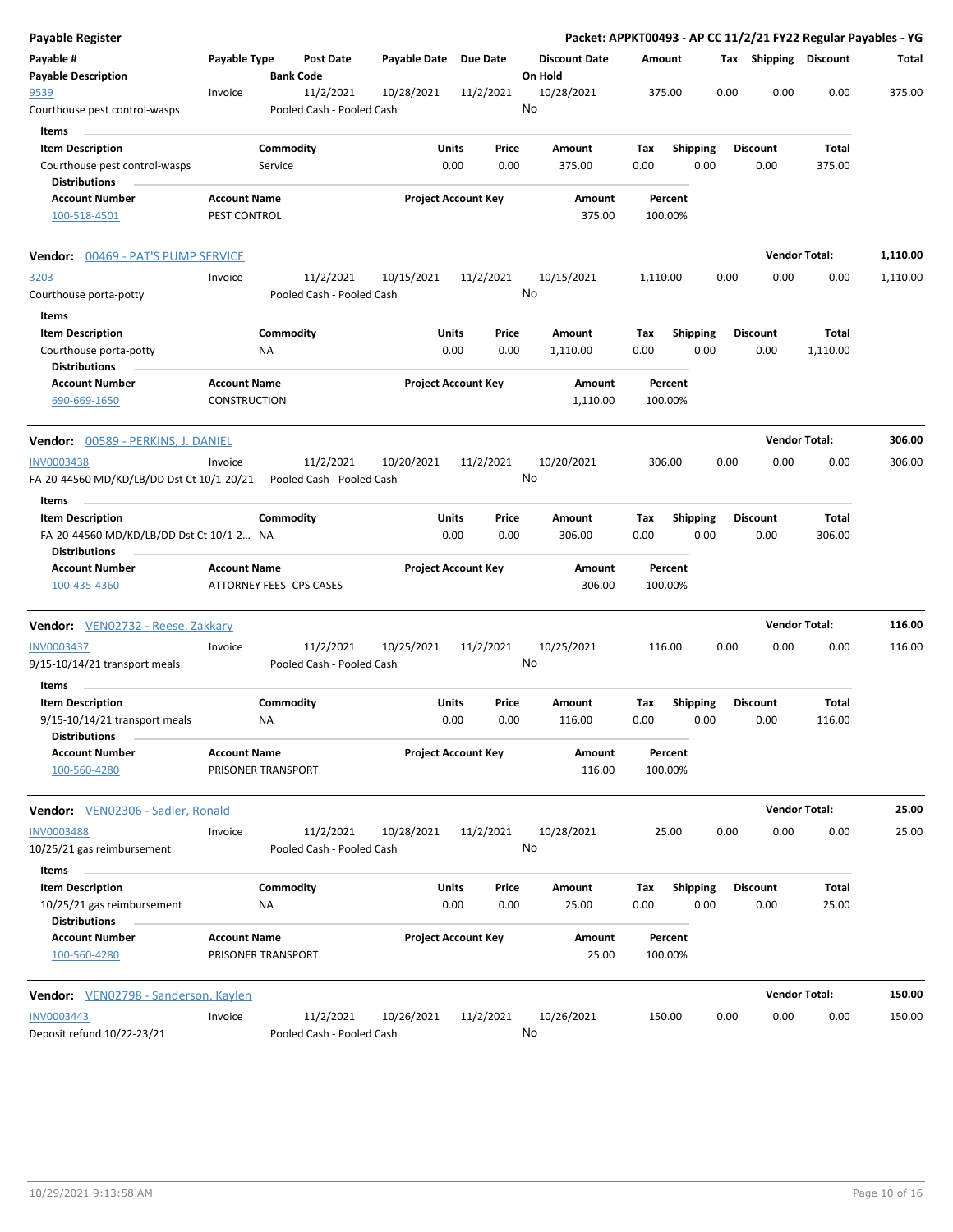| Payable Register                                                |                                                      |                                      |                       |                            |                                 |                    |                         | Packet: APPKT00493 - AP CC 11/2/21 FY22 Regular Payables - YG |                      |        |
|-----------------------------------------------------------------|------------------------------------------------------|--------------------------------------|-----------------------|----------------------------|---------------------------------|--------------------|-------------------------|---------------------------------------------------------------|----------------------|--------|
| Payable #<br><b>Payable Description</b>                         | Payable Type                                         | <b>Post Date</b><br><b>Bank Code</b> | Payable Date Due Date |                            | <b>Discount Date</b><br>On Hold | Amount             |                         | Tax Shipping Discount                                         |                      | Total  |
| Items<br><b>Item Description</b>                                | Commodity                                            |                                      | Units                 | Price                      | Amount                          | Tax                |                         | <b>Discount</b>                                               | Total                |        |
| Deposit refund 10/22-23/21<br><b>Distributions</b>              | NA                                                   |                                      |                       | 0.00<br>0.00               | 150.00                          | 0.00               | <b>Shipping</b><br>0.00 | 0.00                                                          | 150.00               |        |
| <b>Account Number</b><br>850-520-1860                           | <b>Account Name</b><br><b>DEPOSIT REFUND</b>         |                                      |                       | <b>Project Account Key</b> | Amount<br>150.00                | Percent<br>100.00% |                         |                                                               |                      |        |
| Vendor: 00817 - SMITH, THOMAS SCOTT                             |                                                      |                                      |                       |                            |                                 |                    |                         |                                                               | <b>Vendor Total:</b> | 776.85 |
| <b>INV0003439</b>                                               | Invoice                                              | 11/2/2021                            | 10/2/2021             | 11/2/2021                  | 10/2/2021                       | 406.20             |                         | 0.00<br>0.00                                                  | 0.00                 | 406.20 |
| CR-21-28149 Nutt DSt Ct 9/14-10/1/21                            |                                                      | Pooled Cash - Pooled Cash            |                       |                            | No                              |                    |                         |                                                               |                      |        |
| Items                                                           |                                                      |                                      |                       |                            |                                 |                    |                         |                                                               |                      |        |
| <b>Item Description</b><br>CR-21-28149 Nutt DSt Ct 9/14-10/1/21 | Commodity<br>NA                                      |                                      | Units                 | Price<br>0.00<br>0.00      | Amount<br>406.20                | Tax<br>0.00        | <b>Shipping</b><br>0.00 | <b>Discount</b><br>0.00                                       | Total<br>406.20      |        |
| <b>Distributions</b>                                            |                                                      |                                      |                       |                            |                                 |                    |                         |                                                               |                      |        |
| <b>Account Number</b>                                           | <b>Account Name</b>                                  |                                      |                       | <b>Project Account Key</b> | Amount                          | Percent            |                         |                                                               |                      |        |
| 100-435-4370                                                    | <b>ATTORNEY FEES</b>                                 |                                      |                       |                            | 406.20                          | 100.00%            |                         |                                                               |                      |        |
| <b>INV0003489</b>                                               | Invoice                                              | 11/2/2021                            | 10/26/2021            | 11/2/2021                  | 10/26/2021                      | 370.65             |                         | 0.00<br>0.00                                                  | 0.00                 | 370.65 |
| CR-19-27175 Lancaster Dst Ct 10/6-10/26/21                      |                                                      | Pooled Cash - Pooled Cash            |                       |                            | No                              |                    |                         |                                                               |                      |        |
| Items<br><b>Item Description</b>                                | Commodity                                            |                                      |                       | Units<br>Price             | Amount                          | Tax                | Shipping                | <b>Discount</b>                                               | Total                |        |
| CR-19-27175 Lancaster Dst Ct 10/6-10/26 NA                      |                                                      |                                      |                       | 0.00<br>0.00               | 370.65                          | 0.00               | 0.00                    | 0.00                                                          | 370.65               |        |
| <b>Distributions</b><br><b>Account Number</b>                   | <b>Account Name</b>                                  |                                      |                       | <b>Project Account Key</b> | Amount                          | Percent            |                         |                                                               |                      |        |
| 100-435-4370                                                    | <b>ATTORNEY FEES</b>                                 |                                      |                       |                            | 370.65                          | 100.00%            |                         |                                                               |                      |        |
| Vendor: 00018 - SOUTHWEST FANNIN S.U.D.                         |                                                      |                                      |                       |                            |                                 |                    |                         |                                                               | <b>Vendor Total:</b> | 18.19  |
| <b>INV0003432</b>                                               | Invoice                                              | 11/2/2021                            | 10/20/2021            | 11/2/2021                  | 10/20/2021                      | 18.19              |                         | 0.00<br>0.00                                                  | 0.00                 | 18.19  |
| Pct 1 water 9/13-10/13/21                                       |                                                      | Pooled Cash - Pooled Cash            |                       |                            | No                              |                    |                         |                                                               |                      |        |
| Items                                                           |                                                      |                                      |                       |                            |                                 |                    |                         |                                                               |                      |        |
| <b>Item Description</b>                                         | Commodity                                            |                                      | Units                 | Price                      | Amount                          | Tax                | Shipping                | <b>Discount</b>                                               | Total                |        |
| Pct 1 water 9/13-10/13/21<br><b>Distributions</b>               | ΝA                                                   |                                      |                       | 0.00<br>0.00               | 18.19                           | 0.00               | 0.00                    | 0.00                                                          | 18.19                |        |
| <b>Account Number</b>                                           | <b>Account Name</b>                                  |                                      |                       | <b>Project Account Key</b> | Amount                          | Percent            |                         |                                                               |                      |        |
| 210-621-4420                                                    | UTILITY WATER                                        |                                      |                       |                            | 18.19                           | 100.00%            |                         |                                                               |                      |        |
| <b>Vendor:</b> 00606 - SUSAN E. CARTER ATTORNEY AT LAW          |                                                      |                                      |                       |                            |                                 |                    |                         |                                                               | <b>Vendor Total:</b> | 600.00 |
| <b>INV0003490</b>                                               | Invoice                                              | 11/2/2021                            | 10/27/2021            | 11/2/2021                  | 10/27/2021                      | 300.00             |                         | 0.00<br>0.00                                                  | 0.00                 | 300.00 |
| 50973 Hester Co Ct@Law                                          |                                                      | Pooled Cash - Pooled Cash            |                       |                            | No                              |                    |                         |                                                               |                      |        |
| Items<br><b>Item Description</b>                                | Commodity                                            |                                      | Units                 | Price                      | Amount                          | Tax                | Shipping                | <b>Discount</b>                                               | Total                |        |
| 50973 Hester Co Ct@Law<br>Distributions                         | ΝA                                                   |                                      |                       | 0.00<br>0.00               | 300.00                          | 0.00               | 0.00                    | 0.00                                                          | 300.00               |        |
| <b>Account Number</b><br>100-410-4240                           | <b>Account Name</b><br><b>INDIGENT ATTORNEY FEES</b> |                                      |                       | <b>Project Account Key</b> | Amount<br>300.00                | Percent<br>100.00% |                         |                                                               |                      |        |
| INV0003491                                                      | Invoice                                              | 11/2/2021                            | 10/27/2021            | 11/2/2021                  | 10/27/2021                      | 300.00             |                         | 0.00<br>0.00                                                  | 0.00                 | 300.00 |
| 50957 McCollough Co Ct@Law                                      |                                                      | Pooled Cash - Pooled Cash            |                       |                            | No                              |                    |                         |                                                               |                      |        |
| Items<br><b>Item Description</b>                                | Commodity                                            |                                      | Units                 |                            |                                 |                    |                         | <b>Discount</b>                                               | Total                |        |
| 50957 McCollough Co Ct@Law                                      | NA                                                   |                                      |                       | Price<br>0.00<br>0.00      | Amount<br>300.00                | Tax<br>0.00        | <b>Shipping</b><br>0.00 | 0.00                                                          | 300.00               |        |
| <b>Distributions</b><br><b>Account Number</b><br>100-410-4240   | <b>Account Name</b><br><b>INDIGENT ATTORNEY FEES</b> |                                      |                       | <b>Project Account Key</b> | Amount<br>300.00                | Percent<br>100.00% |                         |                                                               |                      |        |
| <b>Vendor: 00297 - TEXAS A&amp;M AGRILIFE EXTENSION</b>         |                                                      |                                      |                       |                            |                                 |                    |                         |                                                               | <b>Vendor Total:</b> | 85.00  |
| 147643                                                          | Invoice                                              | 11/2/2021                            | 10/25/2021            | 11/2/2021                  | 10/25/2021                      | 85.00              |                         | 0.00<br>0.00                                                  | 0.00                 | 85.00  |
| 4-H Youth Devel. - J. Richards registration                     |                                                      | Pooled Cash - Pooled Cash            |                       |                            | No                              |                    |                         |                                                               |                      |        |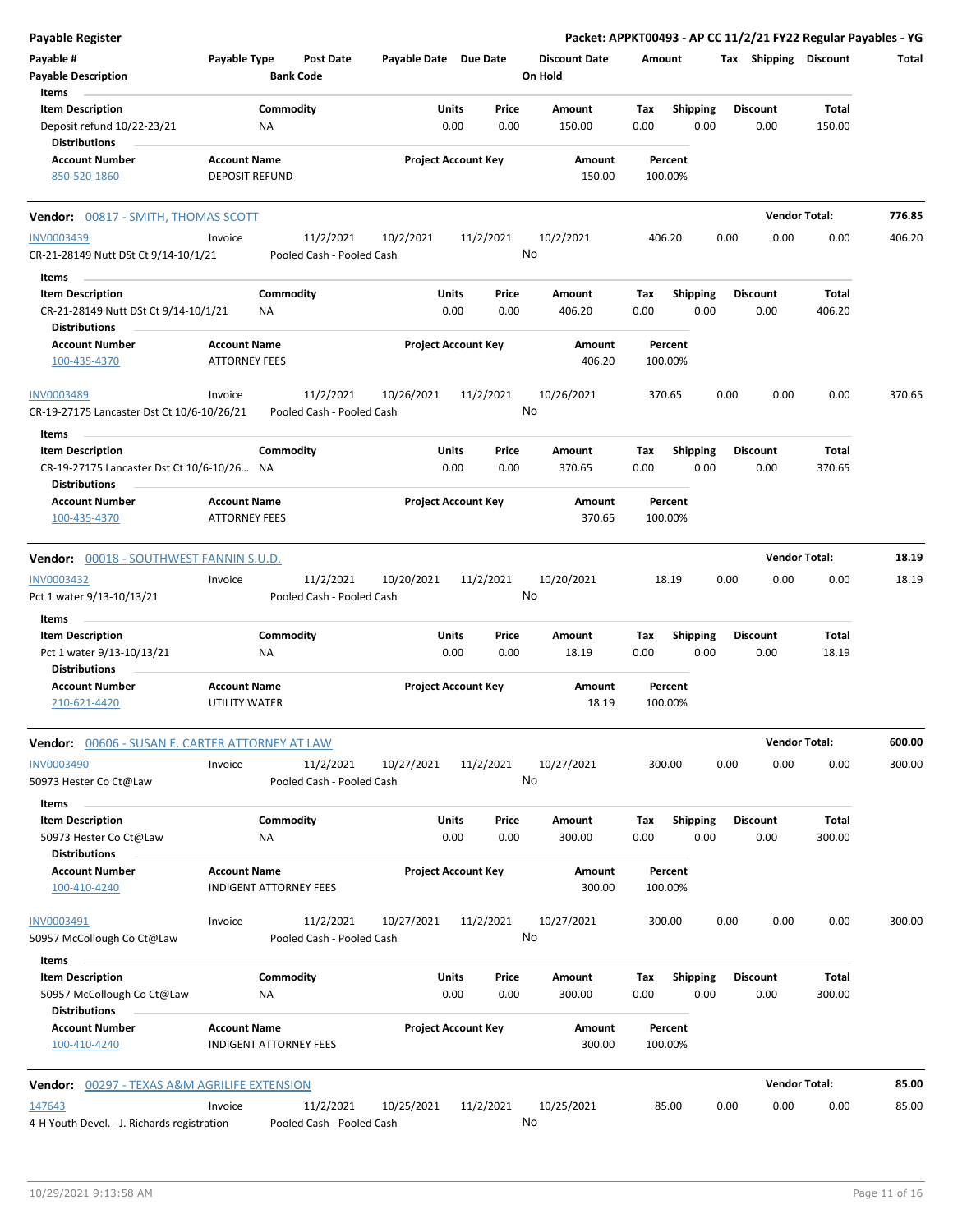| Payable Register                                                                               |                                                                       |                            |               |                                 |             |                         |                 |      |                       | Packet: APPKT00493 - AP CC 11/2/21 FY22 Regular Payables - YG |
|------------------------------------------------------------------------------------------------|-----------------------------------------------------------------------|----------------------------|---------------|---------------------------------|-------------|-------------------------|-----------------|------|-----------------------|---------------------------------------------------------------|
| Payable #<br><b>Payable Description</b><br>Items                                               | Payable Type<br><b>Post Date</b><br><b>Bank Code</b>                  | Payable Date Due Date      |               | <b>Discount Date</b><br>On Hold | Amount      |                         |                 |      | Tax Shipping Discount | Total                                                         |
| <b>Item Description</b><br>4-H Youth Devel. - J. Richards registration<br><b>Distributions</b> | Commodity<br><b>NA</b>                                                | Units<br>0.00              | Price<br>0.00 | Amount<br>85.00                 | Tax<br>0.00 | <b>Shipping</b><br>0.00 | <b>Discount</b> | 0.00 | Total<br>85.00        |                                                               |
| <b>Account Number</b>                                                                          | <b>Account Name</b>                                                   | <b>Project Account Key</b> |               | Amount                          | Percent     |                         |                 |      |                       |                                                               |
| 100-665-4290                                                                                   | IN/OUT CO.TRAVEL/TRAINING-4-H                                         |                            |               | 85.00                           | 100.00%     |                         |                 |      |                       |                                                               |
| <b>Vendor: 00202 - TEXAS ASSOCIATION OF COUNTIES</b>                                           |                                                                       |                            |               |                                 |             |                         |                 |      | <b>Vendor Total:</b>  | 70,391.77                                                     |
| 34203<br>Liability Insurance FY22                                                              | 11/2/2021<br>Invoice<br>Pooled Cash - Pooled Cash                     | 9/8/2021                   | 12/11/2021    | 9/8/2021<br>No                  | 70,391.77   |                         | 0.00            | 0.00 | 0.00                  | 70,391.77                                                     |
| Items                                                                                          |                                                                       |                            |               |                                 |             |                         |                 |      |                       |                                                               |
| <b>Item Description</b>                                                                        | Commodity                                                             | Units                      | Price         | Amount                          | Tax         | <b>Shipping</b>         | <b>Discount</b> |      | Total                 |                                                               |
| Liability insurance FY22                                                                       | ΝA                                                                    | 0.00                       | 0.00          | 70,391.77                       | 0.00        | 0.00                    |                 | 0.00 | 70,391.77             |                                                               |
| <b>Distributions</b><br><b>Account Number</b>                                                  | <b>Account Name</b>                                                   | <b>Project Account Key</b> |               | Amount                          | Percent     |                         |                 |      |                       |                                                               |
| 100-406-4870                                                                                   | TRAILER/AUTO INSURANCE                                                |                            |               | 517.00                          |             | 0.73%                   |                 |      |                       |                                                               |
| 100-552-4870                                                                                   | <b>AUTO INSURANCE</b>                                                 |                            |               | 477.00                          |             | 0.68%                   |                 |      |                       |                                                               |
| 100-590-4870                                                                                   | <b>AUTOMOBILE INSURANCE</b>                                           |                            |               | 213.00                          |             | 0.30%                   |                 |      |                       |                                                               |
| 100-591-4870                                                                                   | AUTOMOBILE INSURANCE                                                  |                            |               | 227.00                          |             | 0.32%                   |                 |      |                       |                                                               |
| 100-560-4870                                                                                   | AUTOMOBILE INSURANCE                                                  |                            |               | 12,077.00                       | 17.16%      |                         |                 |      |                       |                                                               |
| 210-621-4820                                                                                   | <b>INSURANCE</b>                                                      |                            |               | 1,957.50                        |             | 2.78%                   |                 |      |                       |                                                               |
| 220-622-4820                                                                                   | <b>INSURANCE</b>                                                      |                            |               | 5,098.83                        |             | 7.24%                   |                 |      |                       |                                                               |
| 230-623-4820                                                                                   | INSURANCE                                                             |                            |               | 4,109.83                        |             | 5.84%                   |                 |      |                       |                                                               |
| 240-624-4820                                                                                   | <b>INSURANCE</b>                                                      |                            |               | 1,331.84                        |             | 1.89%                   |                 |      |                       |                                                               |
| 100-409-4840                                                                                   | <b>GENERAL LIABILITY INSURANCE</b>                                    |                            |               | 7,005.00                        |             | 9.95%                   |                 |      |                       |                                                               |
| 850-520-4840                                                                                   | <b>GENERAL LIABILITY INSURANCE</b>                                    |                            |               | 2,319.00                        |             | 3.29%                   |                 |      |                       |                                                               |
| 100-560-4880                                                                                   | LAW ENFORCEMENT INSURANCE                                             |                            |               | 14,963.28                       | 21.26%      |                         |                 |      |                       |                                                               |
| 100-551-4880                                                                                   | LAW ENFORCEMENT INSURANCE                                             |                            |               | 468.83                          |             | 0.67%                   |                 |      |                       |                                                               |
| 100-552-4880                                                                                   | LAW ENFOREMENT INSURANCE                                              |                            |               | 468.83                          |             | 0.67%                   |                 |      |                       |                                                               |
| 100-553-4880                                                                                   | LAW ENFORCEMENT INSURANCE                                             |                            |               | 468.83                          |             | 0.67%                   |                 |      |                       |                                                               |
| 100-409-4830                                                                                   | PUBLIC OFFICIALS INS.                                                 |                            |               | 13,635.00                       | 19.37%      |                         |                 |      |                       |                                                               |
| 210-621-4820                                                                                   | <b>INSURANCE</b>                                                      |                            |               | 1,263.50                        |             | 1.79%                   |                 |      |                       |                                                               |
| 220-622-4820                                                                                   | INSURANCE                                                             |                            |               | 1,263.50                        |             | 1.79%                   |                 |      |                       |                                                               |
| 230-623-4820<br>240-624-4820                                                                   | <b>INSURANCE</b><br><b>INSURANCE</b>                                  |                            |               | 1,263.50<br>1,263.50            |             | 1.79%<br>1.79%          |                 |      |                       |                                                               |
| Vendor: 00498 - TOWN OF WINDOM                                                                 |                                                                       |                            |               |                                 |             |                         |                 |      | <b>Vendor Total:</b>  | 41.50                                                         |
| INV0003441                                                                                     | Invoice<br>11/2/2021                                                  | 10/25/2021                 | 11/2/2021     | 10/25/2021                      | 41.50       |                         | 0.00            | 0.00 | 0.00                  | 41.50                                                         |
| Windom water 9/15-10/15/21                                                                     | Pooled Cash - Pooled Cash                                             |                            |               | No                              |             |                         |                 |      |                       |                                                               |
| Items                                                                                          |                                                                       |                            |               |                                 |             |                         |                 |      |                       |                                                               |
| <b>Item Description</b><br>Windom water 9/15-10/15/21<br><b>Distributions</b>                  | Commodity<br>ΝA                                                       | Units<br>0.00              | Price<br>0.00 | Amount<br>41.50                 | Тах<br>0.00 | <b>Shipping</b><br>0.00 | <b>Discount</b> | 0.00 | Total<br>41.50        |                                                               |
| <b>Account Number</b>                                                                          | <b>Account Name</b>                                                   | <b>Project Account Key</b> |               | Amount                          | Percent     |                         |                 |      |                       |                                                               |
| 100-515-4420                                                                                   | UTILITIES WATER                                                       |                            |               | 41.50                           | 100.00%     |                         |                 |      |                       |                                                               |
| <b>Vendor:</b> 00578 - TRIANGLE PLASTERING, LTD                                                |                                                                       |                            |               |                                 |             |                         |                 |      | <b>Vendor Total:</b>  | 55,886.88                                                     |
| 43957                                                                                          | 11/2/2021<br>Invoice                                                  | 10/14/2021                 | 11/2/2021     | 10/14/2021                      | 55,886.88   |                         | 0.00            | 0.00 | 0.00                  | 55,886.88                                                     |
| Courthouse construction<br>Items                                                               | Pooled Cash - Pooled Cash                                             |                            |               | No                              |             |                         |                 |      |                       |                                                               |
| <b>Item Description</b>                                                                        | Commodity                                                             | Units                      | Price         | Amount                          | Tax         | <b>Shipping</b>         | Discount        |      | Total                 |                                                               |
| Courthouse construction<br><b>Distributions</b>                                                | ΝA                                                                    | 0.00                       | 0.00          | 55,886.88                       | 0.00        | 0.00                    |                 | 0.00 | 55,886.88             |                                                               |
| <b>Account Number</b>                                                                          | <b>Account Name</b>                                                   | <b>Project Account Key</b> |               | Amount                          | Percent     |                         |                 |      |                       |                                                               |
| 690-669-1650                                                                                   | <b>CONSTRUCTION</b>                                                   |                            |               | 55,886.88                       | 100.00%     |                         |                 |      |                       |                                                               |
| Vendor: 00160 - TXU ENERGY                                                                     |                                                                       |                            |               |                                 |             |                         |                 |      | <b>Vendor Total:</b>  | 42.48                                                         |
| 054477876902                                                                                   | 11/2/2021<br>Invoice                                                  | 10/19/2021                 | 11/2/2021     | 10/19/2021                      | 42.48       |                         | 0.00            | 0.00 | 0.00                  | 42.48                                                         |
|                                                                                                | #100063401102 Lake Fannin electric9/17-10/1 Pooled Cash - Pooled Cash |                            |               | No                              |             |                         |                 |      |                       |                                                               |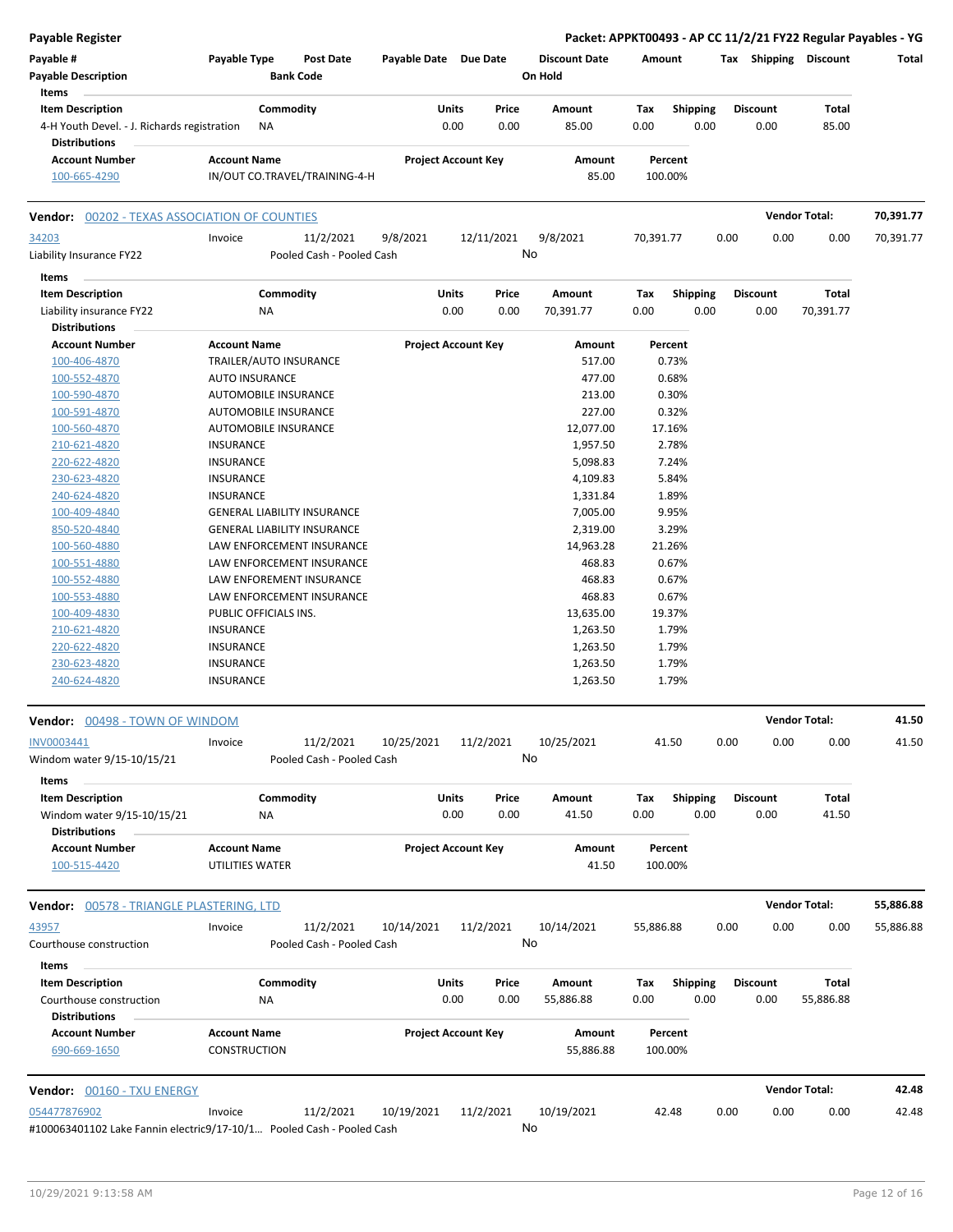| <b>Payable Register</b>                                      |                                                      |                                      |                       |                            |                                 |           |                    |      |                 |                       | Packet: APPKT00493 - AP CC 11/2/21 FY22 Regular Payables - YG |
|--------------------------------------------------------------|------------------------------------------------------|--------------------------------------|-----------------------|----------------------------|---------------------------------|-----------|--------------------|------|-----------------|-----------------------|---------------------------------------------------------------|
| Payable #<br><b>Payable Description</b>                      | Payable Type                                         | <b>Post Date</b><br><b>Bank Code</b> | Payable Date Due Date |                            | <b>Discount Date</b><br>On Hold | Amount    |                    |      |                 | Tax Shipping Discount | Total                                                         |
| Items                                                        |                                                      |                                      |                       |                            |                                 |           |                    |      |                 |                       |                                                               |
| <b>Item Description</b>                                      | Commodity                                            |                                      | Units                 | Price                      | Amount                          | Tax       | <b>Shipping</b>    |      | <b>Discount</b> | Total                 |                                                               |
| #100063401102 Lake Fannin electric9/17- NA                   |                                                      |                                      |                       | 0.00<br>0.00               | 42.48                           | 0.00      | 0.00               |      | 0.00            | 42.48                 |                                                               |
| <b>Distributions</b>                                         |                                                      |                                      |                       |                            |                                 |           |                    |      |                 |                       |                                                               |
| <b>Account Number</b><br>850-520-4400                        | <b>Account Name</b><br>UTILITIES ELECTRICITY         |                                      |                       | <b>Project Account Key</b> | Amount<br>42.48                 |           | Percent<br>100.00% |      |                 |                       |                                                               |
|                                                              |                                                      |                                      |                       |                            |                                 |           |                    |      |                 |                       |                                                               |
| Vendor: VEN02203 - U.S. Postal Service                       |                                                      |                                      |                       |                            |                                 |           |                    |      |                 | <b>Vendor Total:</b>  | 870.00                                                        |
| <b>INV0003429</b>                                            | Invoice                                              | 11/2/2021                            | 10/25/2021            | 11/2/2021                  | 10/25/2021<br>No                | 870.00    |                    | 0.00 | 0.00            | 0.00                  | 870.00                                                        |
| 15 rolls of .58 stamps                                       |                                                      | Pooled Cash - Pooled Cash            |                       |                            |                                 |           |                    |      |                 |                       |                                                               |
| Items                                                        |                                                      |                                      |                       |                            |                                 |           |                    |      |                 |                       |                                                               |
| <b>Item Description</b>                                      | Commodity                                            |                                      | Units                 | Price                      | Amount                          | Тах       | <b>Shipping</b>    |      | <b>Discount</b> | Total                 |                                                               |
| 15 rolls of .58 stamps                                       | Goods                                                |                                      | 15.00                 | 58.00                      | 870.00                          | 0.00      | 0.00               |      | 0.00            | 870.00                |                                                               |
| <b>Distributions</b>                                         |                                                      |                                      |                       |                            |                                 |           |                    |      |                 |                       |                                                               |
| <b>Account Number</b>                                        | <b>Account Name</b>                                  |                                      |                       | <b>Project Account Key</b> | Amount                          |           | Percent            |      |                 |                       |                                                               |
| 100-510-3110                                                 | POSTAGE                                              |                                      |                       |                            | 870.00                          |           | 100.00%            |      |                 |                       |                                                               |
| <b>Vendor:</b> VEN02208 - Vaden's Acoustics & Drywall, Inc   |                                                      |                                      |                       |                            |                                 |           |                    |      |                 | <b>Vendor Total:</b>  | 11,512.77                                                     |
| 8                                                            | Invoice                                              | 11/2/2021                            | 10/20/2021            | 11/2/2021                  | 10/20/2021                      | 11,512.77 |                    | 0.00 | 0.00            | 0.00                  | 11,512.77                                                     |
| Courthouse construction                                      |                                                      | Pooled Cash - Pooled Cash            |                       |                            | No                              |           |                    |      |                 |                       |                                                               |
| Items                                                        |                                                      |                                      |                       |                            |                                 |           |                    |      |                 |                       |                                                               |
| <b>Item Description</b>                                      | Commodity                                            |                                      | Units                 | Price                      | Amount                          | Тах       | <b>Shipping</b>    |      | <b>Discount</b> | Total                 |                                                               |
| Courthouse construction<br>Distributions                     | ΝA                                                   |                                      |                       | 0.00<br>0.00               | 11,512.77                       | 0.00      | 0.00               |      | 0.00            | 11,512.77             |                                                               |
| <b>Account Number</b>                                        | <b>Account Name</b>                                  |                                      |                       | <b>Project Account Key</b> | Amount                          |           | Percent            |      |                 |                       |                                                               |
| 690-669-1650                                                 | CONSTRUCTION                                         |                                      |                       |                            | 11,512.77                       |           | 100.00%            |      |                 |                       |                                                               |
| <b>Vendor:</b> VEN02554 - Waypoint Construction Services LLC |                                                      |                                      |                       |                            |                                 |           |                    |      |                 | <b>Vendor Total:</b>  | 40,183.74                                                     |
| $\overline{3}$                                               | Invoice                                              | 11/2/2021                            | 10/31/2021            | 11/2/2021                  | 10/31/2021                      | 40,183.74 |                    | 0.00 | 0.00            | 0.00                  | 40,183.74                                                     |
| Courthouse construction                                      |                                                      | Pooled Cash - Pooled Cash            |                       |                            | No                              |           |                    |      |                 |                       |                                                               |
| Items                                                        |                                                      |                                      |                       |                            |                                 |           |                    |      |                 |                       |                                                               |
| <b>Item Description</b>                                      | Commodity                                            |                                      | Units                 | Price                      | Amount                          | Тах       | Shipping           |      | <b>Discount</b> | Total                 |                                                               |
| Courthouse construction                                      | ΝA                                                   |                                      |                       | 0.00<br>0.00               | 40,183.74                       | 0.00      | 0.00               |      | 0.00            | 40,183.74             |                                                               |
| Distributions                                                |                                                      |                                      |                       |                            |                                 |           |                    |      |                 |                       |                                                               |
| Account Number                                               | <b>Account Name</b>                                  |                                      |                       | <b>Project Account Key</b> | Amount                          |           | Percent            |      |                 |                       |                                                               |
| 690-669-1650                                                 | CONSTRUCTION                                         |                                      |                       |                            | 40,183.74                       | 100.00%   |                    |      |                 |                       |                                                               |
| <b>Vendor: 00486 - WOODSON, MARY ANN CSR, RPR</b>            |                                                      |                                      |                       |                            |                                 |           |                    |      |                 | <b>Vendor Total:</b>  | 429.00                                                        |
| INV0003495                                                   | Invoice                                              | 11/2/2021                            | 10/27/2021            | 11/2/2021                  | 10/27/2021                      | 429.00    |                    | 0.00 | 0.00            | 0.00                  | 429.00                                                        |
| Transcript - Appeal Ramer                                    |                                                      | Pooled Cash - Pooled Cash            |                       |                            | No                              |           |                    |      |                 |                       |                                                               |
| Items                                                        |                                                      |                                      |                       |                            |                                 |           |                    |      |                 |                       |                                                               |
| <b>Item Description</b>                                      | Commodity                                            |                                      | Units                 | Price                      | Amount                          | Tax       | <b>Shipping</b>    |      | <b>Discount</b> | Total                 |                                                               |
| Transcript - Appeal Ramer<br><b>Distributions</b>            | ΝA                                                   |                                      |                       | 0.00<br>0.00               | 429.00                          | 0.00      | 0.00               |      | 0.00            | 429.00                |                                                               |
| <b>Account Number</b>                                        | <b>Account Name</b>                                  |                                      |                       | <b>Project Account Key</b> | Amount                          |           | Percent            |      |                 |                       |                                                               |
| 100-435-4340                                                 | APPEAL COURT TRANSCRIPTS                             |                                      |                       |                            | 429.00                          |           | 100.00%            |      |                 |                       |                                                               |
| Vendor: VEN02147 - Young, Gail                               |                                                      |                                      |                       |                            |                                 |           |                    |      |                 | <b>Vendor Total:</b>  | 389.12                                                        |
|                                                              |                                                      |                                      |                       |                            |                                 |           |                    |      |                 |                       |                                                               |
| <b>INV0003435</b>                                            | Invoice                                              | 11/2/2021                            | 10/25/2021            | 11/2/2021                  | 10/25/2021<br>No                |           | 389.12             | 0.00 | 0.00            | 0.00                  | 389.12                                                        |
| 11/8-11/21 travel-miles/meals                                |                                                      | Pooled Cash - Pooled Cash            |                       |                            |                                 |           |                    |      |                 |                       |                                                               |
| Items                                                        |                                                      |                                      |                       |                            |                                 |           |                    |      |                 |                       |                                                               |
| <b>Item Description</b>                                      | Commodity                                            |                                      | Units                 | Price                      | Amount                          | Tax       | <b>Shipping</b>    |      | <b>Discount</b> | Total                 |                                                               |
| 11/8-11/21 travel-miles/meals                                | NA                                                   |                                      |                       | 0.00<br>0.00               | 389.12                          | 0.00      | 0.00               |      | 0.00            | 389.12                |                                                               |
| <b>Distributions</b><br><b>Account Number</b>                |                                                      |                                      |                       |                            |                                 |           |                    |      |                 |                       |                                                               |
| 100-499-4270                                                 | <b>Account Name</b><br>OUT OF COUNTY TRAVEL/TRAINING |                                      |                       | <b>Project Account Key</b> | Amount<br>389.12                |           | Percent<br>100.00% |      |                 |                       |                                                               |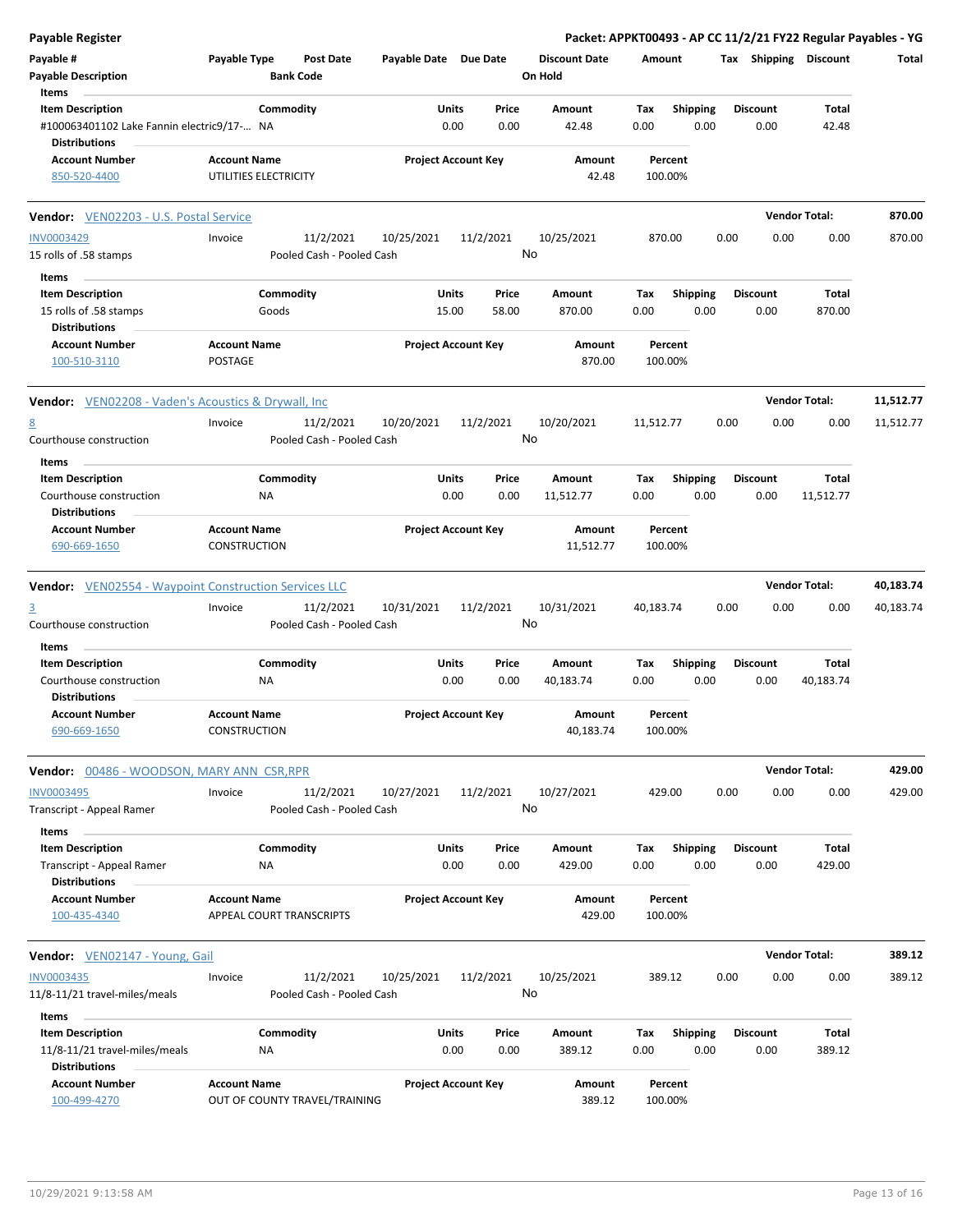## Payable Summary

| Type    | Count               | Gross      | Tax  | Shipping | <b>Discount</b> | Total      | <b>Manual Payment</b> | <b>Balance</b> |
|---------|---------------------|------------|------|----------|-----------------|------------|-----------------------|----------------|
| Invoice | . .                 | 634.832.64 | 0.00 | 0.00     | 0.00            | 634.832.64 | 0.00                  | 634,832.64     |
|         | <b>Grand Total:</b> | 634.832.64 | 0.00 | 0.00     | 0.00            | 634,832.64 | 0.00                  | 634,832.64     |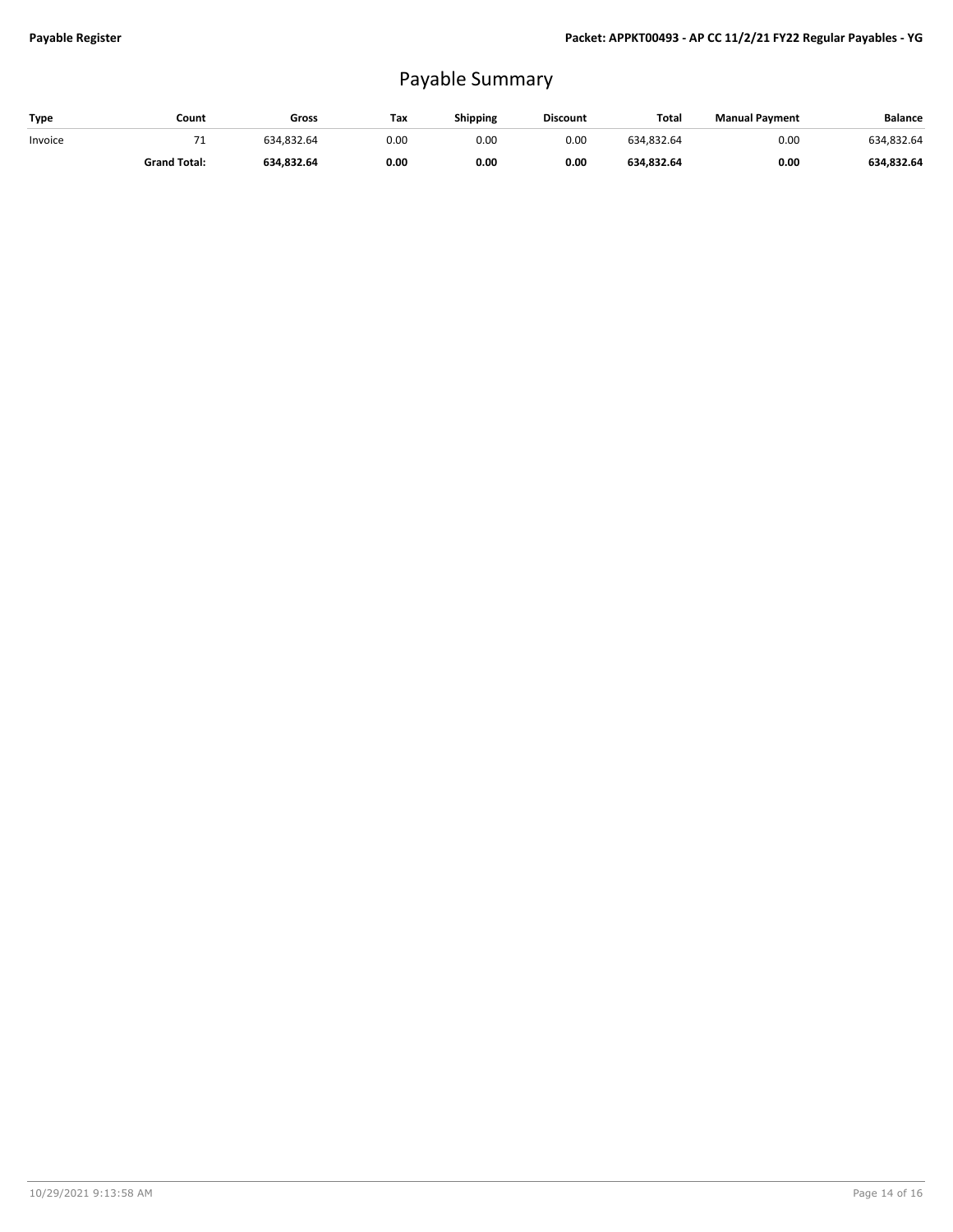## **Account Summary**

| Account             | Name                                   |        | Amount    |
|---------------------|----------------------------------------|--------|-----------|
| 100-400-4270        | OUT OF COUNTY TRAVEL/TRAINING          |        | 1,314.91  |
| 100-403-3100        | <b>OFFICE SUPPLIES</b>                 |        | 8.94      |
| 100-406-4870        | TRAILER/AUTO INSURANCE                 |        | 517.00    |
| 100-409-4830        | PUBLIC OFFICIALS INS.                  |        | 13,635.00 |
| 100-409-4840        | <b>GENERAL LIABILITY INSURANCE</b>     |        | 7,005.00  |
| 100-410-4240        | <b>INDIGENT ATTORNEY FEES</b>          |        | 1,900.00  |
| 100-435-4340        | APPEAL COURT TRANSCRIPTS               |        | 429.00    |
| 100-435-4360        | ATTORNEY FEES- CPS CASES               |        | 306.00    |
| 100-435-4370        | <b>ATTORNEY FEES</b>                   |        | 1,792.40  |
| 100-435-4391        | PROFESSIONAL SERVICES                  |        | 750.00    |
| 100-499-4270        | OUT OF COUNTY TRAVEL/TRAINING          |        | 497.12    |
| 100-510-3100        | <b>OFFICE SUPPLIES</b>                 |        | 7.48      |
| 100-510-3110        | POSTAGE                                |        | 870.00    |
| 100-510-3150        | <b>COPIER RENTAL</b>                   |        | 114.68    |
| 100-511-4410        | UTILITIES GAS                          |        | 63.45     |
| 100-513-3320        | <b>JANITOR SUPPLIES</b>                |        | 79.00     |
| 100-515-4420        | UTILITIES WATER                        |        | 41.50     |
| 100-515-4500        | <b>R&amp;M BUILDING</b>                |        | 125.00    |
| 100-518-3320        | <b>JANITOR SUPPLIES</b>                |        | 123.12    |
| <u>100-518-4501</u> | <b>PEST CONTROL</b>                    |        | 375.00    |
| 100-551-4880        | LAW ENFORCEMENT INSURANCE              |        | 468.83    |
| 100-552-4870        | <b>AUTO INSURANCE</b>                  |        | 477.00    |
| 100-552-4880        | <b>LAW ENFOREMENT INSURANCE</b>        |        | 468.83    |
| 100-553-4880        | LAW ENFORCEMENT INSURANCE              |        | 468.83    |
| 100-560-4280        | PRISONER TRANSPORT                     |        | 165.00    |
| 100-560-4870        | <b>AUTOMOBILE INSURANCE</b>            |        | 12,077.00 |
| 100-560-4880        | LAW ENFORCEMENT INSURANCE              |        | 14,963.28 |
| 100-590-4870        | <b>AUTOMOBILE INSURANCE</b>            |        | 213.00    |
| 100-591-4870        | <b>AUTOMOBILE INSURANCE</b>            |        | 227.00    |
| 100-640-4410        | UTILITIES GAS                          |        | 58.61     |
| 100-665-4290        | IN/OUT CO.TRAVEL/TRAINING-4-H          |        | 85.00     |
|                     |                                        | Total: | 59,626.98 |
|                     |                                        |        |           |
| Account             | Name                                   |        | Amount    |
| 210-621-3430        | R&B MAT. HARDWARE & LUMBER             |        | 83.05     |
| 210-621-4420        | UTILITY WATER                          |        | 18.19     |
| 210-621-4570        | R&M MACHINERY GAS & OIL                |        | 78.00     |
| <u>210-621-4580</u> | <b>R&amp;M MACHINERY PARTS</b>         |        | 65.00     |
| 210-621-4820        | <b>INSURANCE</b>                       |        | 3,221.00  |
|                     |                                        | Total: | 3,465.24  |
|                     |                                        |        |           |
| Account             | Name                                   |        | Amount    |
| 220-622-3400        | <b>SHOP SUPPLIES</b>                   |        | 31.16     |
| 220-622-3430        | R&B MAT. HARDWARE & LUMBER             |        | 146.97    |
| 220-622-4570        | R&M MACHINERY GAS & OIL                |        | 99.98     |
| 220-622-4580        | <b>R&amp;M MACHINERY PARTS</b>         |        | 701.32    |
| 220-622-4590        | <b>R&amp;M MACH. TIRES &amp; TUBES</b> |        | 27.23     |
| 220-622-4820        | <b>INSURANCE</b>                       |        | 6,362.33  |
| 220-622-5711        | PURCHASE OF SMALL EQUIPMENT            |        | 701.26    |

| Account      | Name                                   | Amount   |
|--------------|----------------------------------------|----------|
| 230-623-3400 | <b>SHOP SUPPLIES</b>                   | 79.80    |
| 230-623-4570 | <b>R&amp;M MACHINERY GAS &amp; OIL</b> | 79.00    |
| 230-623-4580 | <b>R&amp;M MACHINERY PARTS</b>         | 29.50    |
| 230-623-4600 | EQUIPMENT RENTAL/LEASE                 | 3,000.00 |

**Total: 8,070.25**